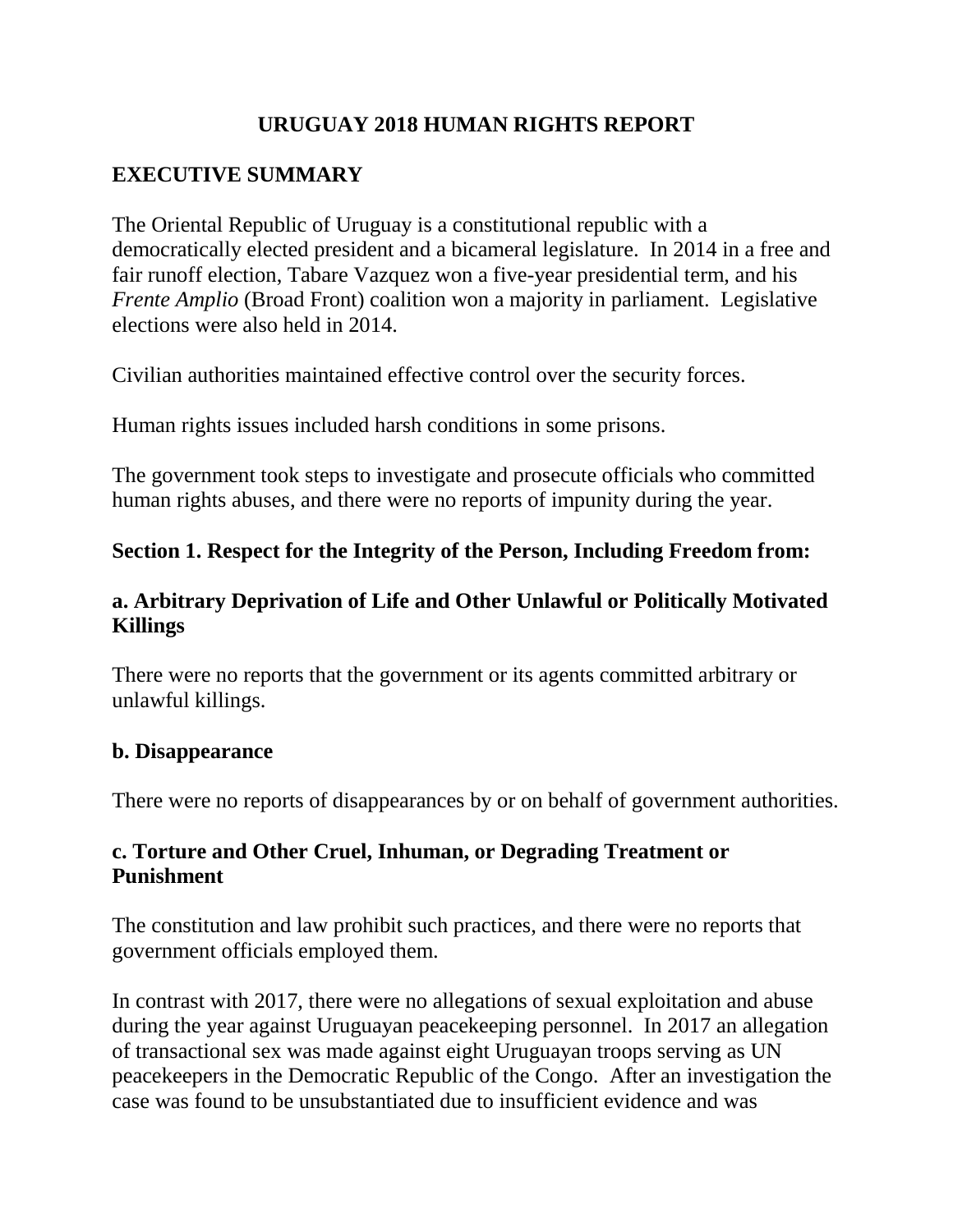subsequently closed. The Ministry of Defense established a protocol on Conduct Related to Reports of Abuse, Sexual Exploitation, and Paternity, and peacekeepers are required to pass a course on human rights and gender issues prior to deployment.

### **Prison and Detention Center Conditions**

Prison and detention center conditions continued to be poor and inhuman in some facilities due to overcrowding, inadequate sanitary conditions and medical care, inadequate socioeducational programming, and high levels of violence among inmates.

Physical Conditions: In November the prisons held 10,243 inmates, compared with 10,735 in 2017. The average prison population density (total number of inmates per spaces available) was 103 percent in 2017, with 18 of the 29 prisons surpassing 100 percent; however, two prisons were above 200 percent capacity. Parliament's special rapporteur on the prison system reported overcrowding affected sections of prisons in several of the 19 departments (provinces). The special rapporteur stated 30 percent of inmates suffered from cruel, inhuman, or degrading treatment and that 30 percent of inmates experienced insufficient conditions for social reintegration. The worst prison conditions were in units with high overpopulation rates and the largest overall prison populations. The National Human Rights Institute (INDDHH) reported prisoners sometimes spent 23 hours of the day in their cells, specifically naming Unit 4 and Unit 13. Certain prisons had a lack of hygiene, insufficient access to water, insufficient food and poor quality of food, and very few socioeducational and labor activities. Inmates were sometimes exposed to electrical, sanitary, and other risks due to poor infrastructure.

In its annual report, the INDDHH reported a lack of medical care in prisons, especially in Unit 13 and Unit 26. Medical services were available only for emergencies and did not always include preventive care and routine medical care. The lack of prison personnel limited the ability of inmates to have outside medical appointments. Mental health services were not adequately available to tend to the population that required attention, monitoring, and treatment. Administrative delays sometimes affected the issuance of medications.

The INDDHH and the special rapporteur reported high levels of institutional and interpersonal violence in many prisons. Of 47 prisoner deaths in 2017, 17 were due to prisoner-on-prisoner violence; 10 prisoner deaths were suicides. Overpopulation, isolation, and a lack of socioeducational activities led to high risk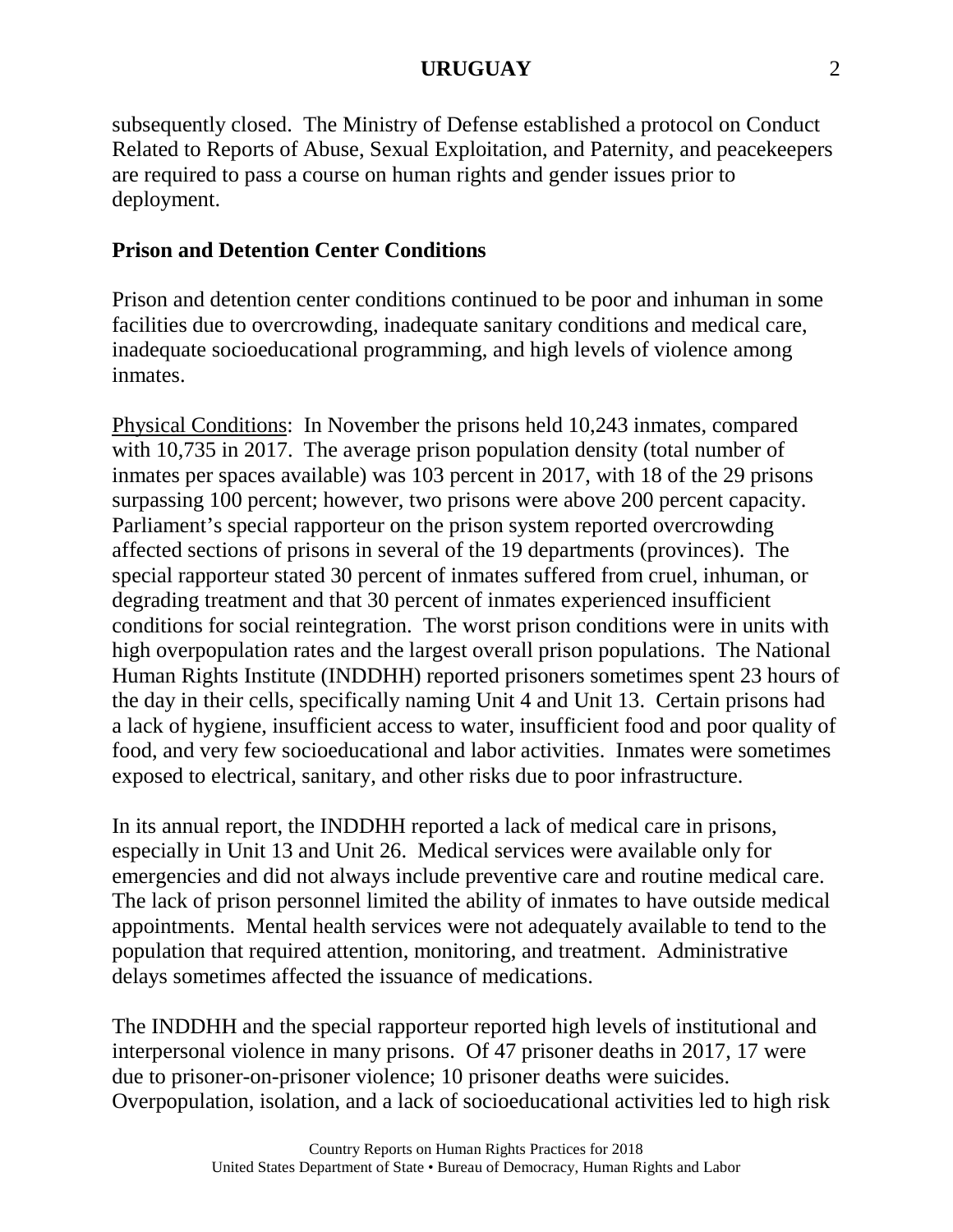of violence. Shortages in personnel and basic elements of control, such as security cameras, made prevention, control, and the clarification of facts in security incidents difficult. Shortages of prison staff to securely transport and accompany inmates affected prisoners' ability to participate in workshops, classes, sports, and labor-related activities.

The situation for female inmates, who made up 5 percent of the prison population, varied around the country. Children accompanying their mothers in prison lived in facilities with problems such as poor planning and design, security concerns due to a lack of prisoner classification, health and environmental concerns, a lack of specialized services and facilities, and undefined and unclear policies for specialneeds inmates. In some cases pregnant women were not given house arrest as an option due to bureaucratic obstacles. Women were located in some of the worst parts of prisons, leading to difficulties in access to food, intimate spaces, and visits with family members as well as difficulties obtaining information and technical and human resources.

Some juvenile offenders were imprisoned at age 17 and remained in prison for up to five years. According to the INDDHH, the prison situation for some adolescents violated human rights, due to verbal and physical abuse by officials. Prisons increased educational services but they remained insufficient, with only three to four hours per week for inmates. Security constraints at prison facilities often interfered with or altogether eliminated educational, recreational, and social activities for juvenile inmates. In some cases socioeducational programs were scarce, fragile, or replaced with confinement.

Juvenile facilities had deficiencies in physical conditions, including sites with crumbling infrastructure and prisons that were not designed or conducive to rehabilitation activities. The INDDHH specifically pointed to the Center for Intake, Study, Diagnostics, and Referrals and the Belloni Complex as prison centers with serious infrastructure problems. In response to recommendations from the UN Committee on the Rights of the Child, the National Institute for Adolescent Social Inclusion closed the intake center in September. High turnover of staff and leadership in the juvenile prison system, as well as a lack of trained and specialized staff, were causes for concern.

In April the INDDHH reported an abuse case at a juvenile prison facility. The INDDHH issued a habeas corpus petition for a 16-year-old male inmate in a grave medical state and without access to the necessary services. The INDDHH and the government-funded University of the Republic intervened, citing violations of the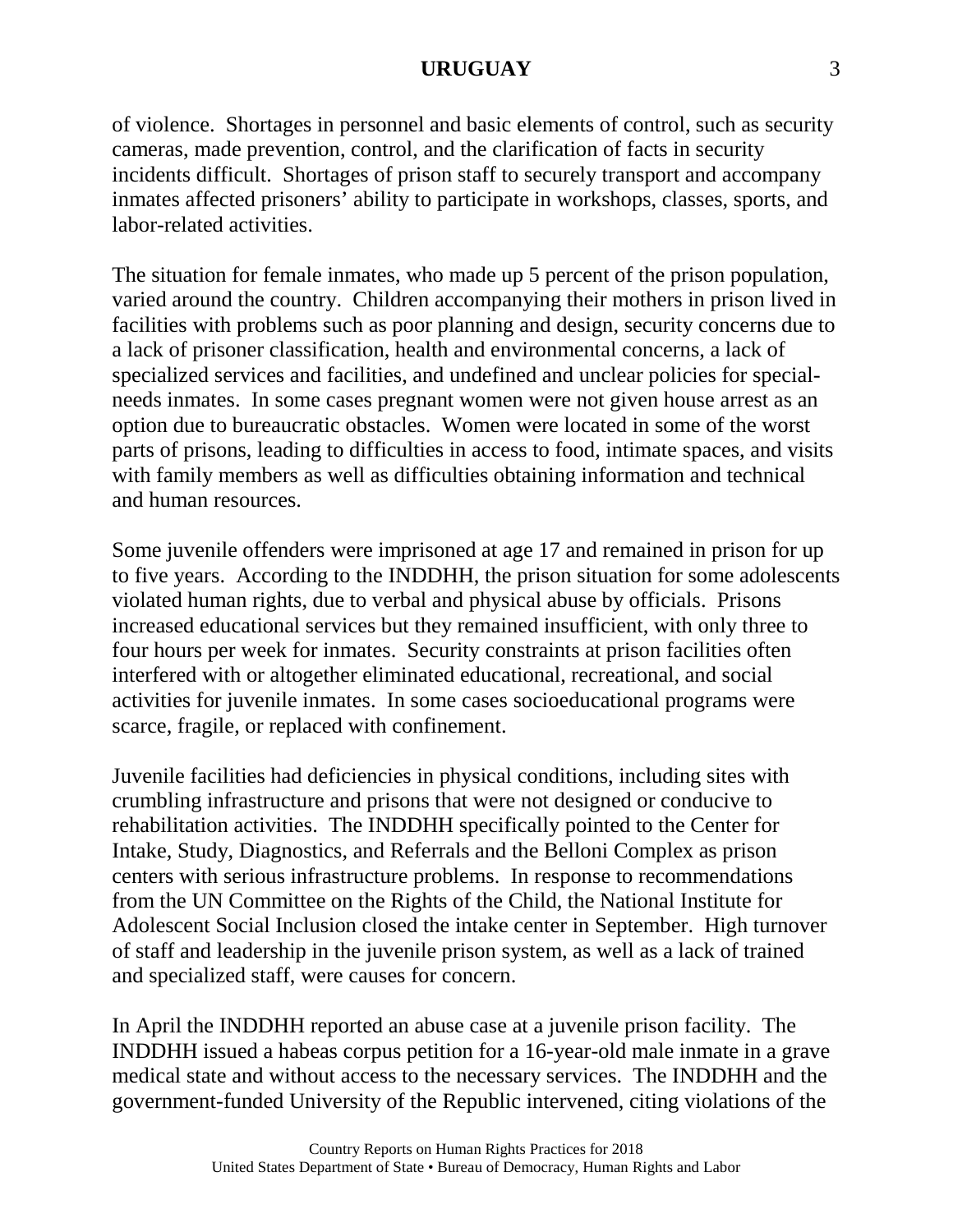rights to health, individual security, and physical integrity. The juvenile inmate was then transferred to a medical facility for treatment.

Detention centers suffered from poor lighting, ventilation, and hygiene. Centers had inadequate or incomplete records related to the rights and guarantees of detainees. Detention centers lacked basic supplies for detainees, including personal hygiene articles, food, warm clothing, and potable water.

Administration: Independent authorities conducted proper investigations of credible allegations of mistreatment.

Independent Monitoring: The government permitted monitoring by independent nongovernmental observers, local human rights groups, media, the International Committee of the Red Cross, and international bodies. Parliament's special rapporteur on the prison system and the INDDHH were also allowed to monitor prisons.

Improvements: The National Institute for Rehabilitation (INR) improved intake and monitoring procedures, including establishing an intake form, carrying out an initial entry interview, and starting files to track the activities and progress of individual inmates. The INR also developed and distributed clear guidelines on inmate treatment, education goals, and rehabilitation and looked into reports of mistreatment or irregularities.

The INR began providing specialized attention to vulnerable prison populations, including inmates who were disabled or transgender, or who committed sexual crimes. The special rapporteur indicated that the Center for Penitentiary Training was an innovative, best practice model for prison reform, responding with creativity and sensitivity to prison management problems and incorporating human rights principles. Model prisons, such as Unit 6, Unit 10, Unit 18, Unit 28, and Unit 20, served as positive examples for the corrections system.

### **d. Arbitrary Arrest or Detention**

The law and constitution prohibit arbitrary arrest and detention and provide for the right of any person to challenge the lawfulness of his or her arrest or detention in court, and the government generally observed these requirements.

## **Role of the Police and Security Apparatus**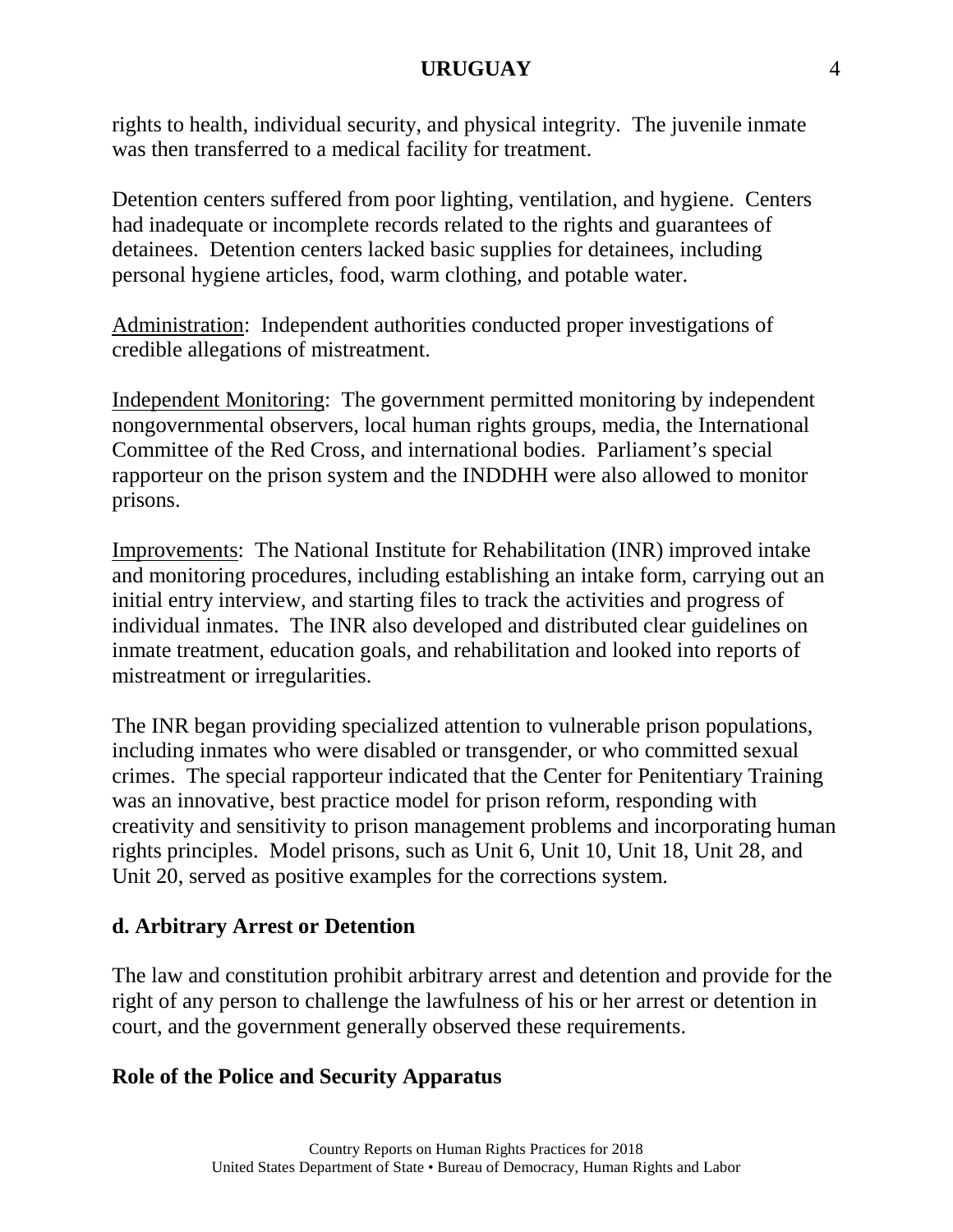The National Police, under the Ministry of Interior, maintain internal security. The National Directorate for Migration, also under the Ministry of Interior, is responsible for migration and border enforcement. The armed forces, under the Ministry of National Defense, are responsible for external security and have some domestic responsibilities as guardians of the outside perimeter of six prisons. As of October the law authorized the armed forces to patrol the country's borders and support agencies that worked along the borders. Civilian authorities maintained effective control over the National Police, and the government has effective mechanisms to investigate and punish abuse and corruption. There were no reports of impunity involving the security forces during the year.

During the year the country hosted a regional training course for national investigation officers to familiarize participants with the processes, procedures, and techniques to improve the effectiveness of conduct and discipline investigations in UN peacekeeping.

The judiciary continued to investigate human rights violations committed during the 1973-85 military dictatorship, which the law classifies as crimes against humanity.

### **Arrest Procedures and Treatment of Detainees**

Police apprehended suspects with warrants issued by a duly authorized official and brought them before an independent judiciary. Arrests may be made without a judge's order when persons are caught in the commission of a crime. The law provides detainees with the right to a prompt judicial determination of the legality of detention and requires that the detaining authority explain the legal grounds for the detention. For a detainee who cannot afford a defense attorney, the court appoints a public defender at no cost to the detainee. The apprehended suspect must be brought before a judge within 24 hours. If no charges are brought, the case is closed, but the investigation may continue and the case reopened if new evidence emerges.

The possibility of bail exists but is an unusual and little-developed procedure and was seldom used. Most persons facing lesser charges were not jailed. Officials allowed detainees prompt access to family members. Confessions obtained by police prior to a detainee's appearance before a judge and without an attorney present are not valid. A prosecutor leads the investigation of a detainee's claim of mistreatment.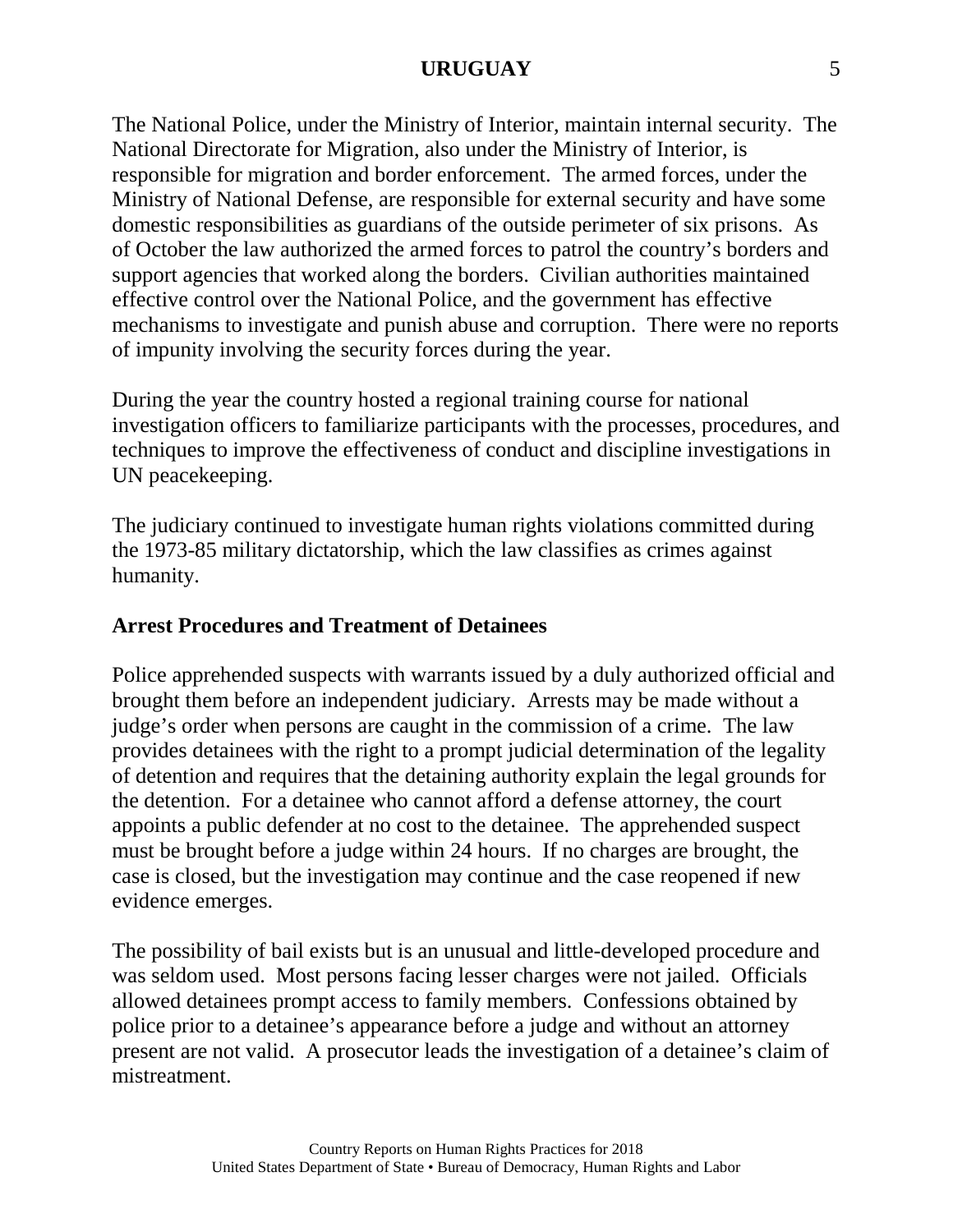Pretrial Detention: The new criminal procedure code reduced the problem of lengthy pretrial detention, since cases were processed with greater speed. According to the special rapporteur, in late 2017, 69 percent of inmates had not been sentenced for a crime and were subject to lengthy pretrial detentions. By October that figure had decreased to 47 percent. All criminal cases originating before January were processed under the old criminal code and remained subject to long periods of pretrial detention. After judicial reforms to the new criminal procedure code, pretrial detention was limited to cases of recidivism, risk of flight, grave crimes, or if an individual poses a risk to society. Prosecutors were required to request pretrial detention, and a judge determined whether to grant it in each case. The INDDHH reported that an individual's presumption of innocence was undermined by the fact that pretrial detention was linked to previous crimes and recidivism.

### **e. Denial of Fair Public Trial**

The constitution provides for an independent judiciary, and the executive branch of the government generally respected judicial independence and impartiality. If judicial officials received threats from organized crime groups, the government assigned police protection to them.

### **Trial Procedures**

The constitution provides for the right to a fair and public trial, and an independent judiciary generally enforced this right. Defendants have the right to a presumption of innocence and to be informed promptly and in detail of the charges brought against them. In addition they have the right to a trial without undue delay; to be present at their trial; to communicate with an attorney of their choice, or have one provided at public expense if they are unable to afford one; to have adequate time and facilities to prepare a defense; to receive free assistance of an interpreter; to not be compelled to testify or confess guilt; to confront prosecution or plaintiff witnesses; to present one's own witnesses and evidence; and to appeal. Juries are not used.

During the year the government transitioned from an inquisitorial system to an accusatory system of criminal justice to address inefficiency, opacity, and the overuse of pretrial detentions, as well as to establish a more fair and transparent judicial system that provides greater advocacy to victims. The Prosecutor General's Office went from prosecuting approximately 400 cases per month in November 2017 to prosecuting more than 1,000 cases per month in August. Of the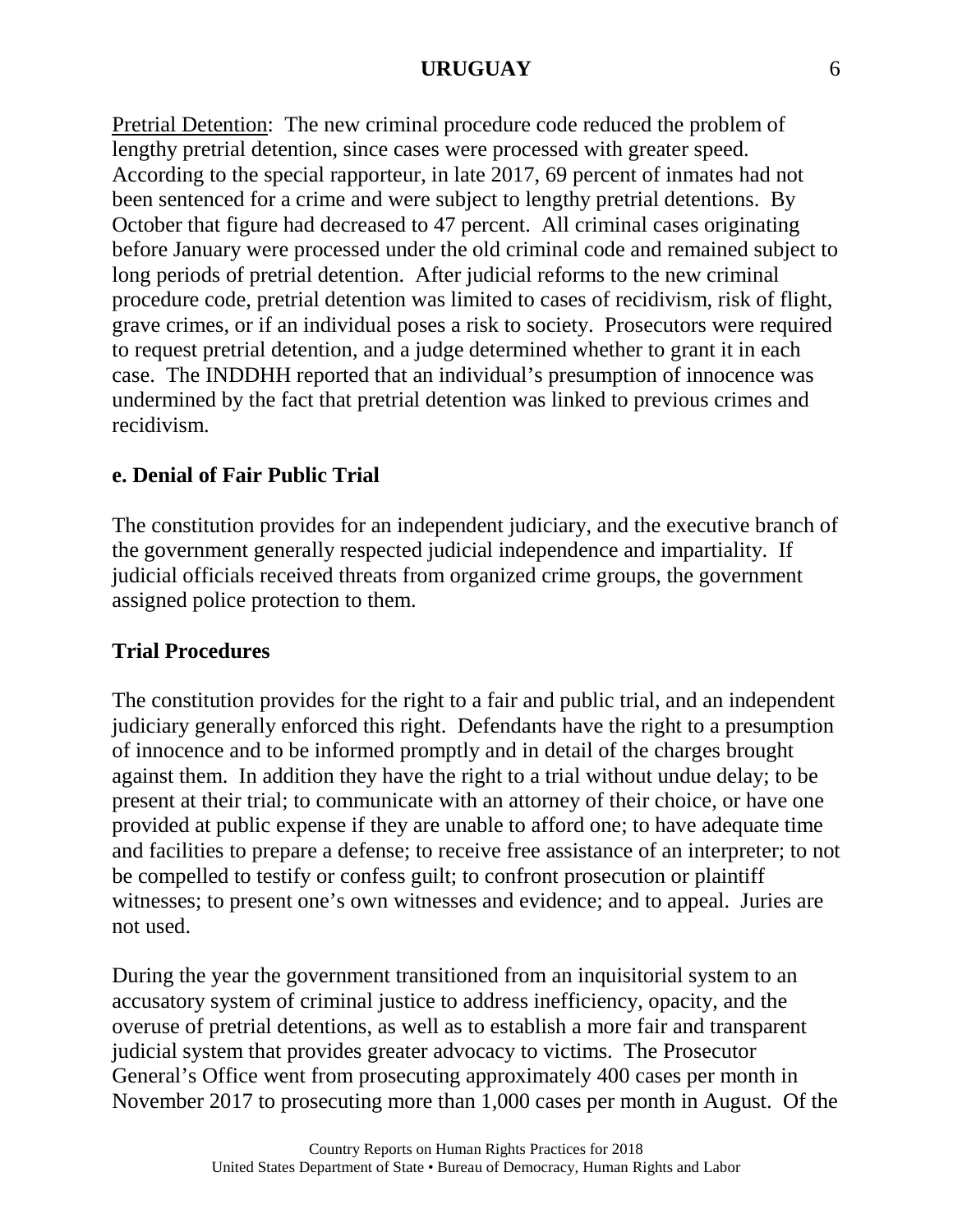approximately 8,300 cases processed since the switch to the accusatory system through August, 79 percent went through alternative dispute resolution processes.

A few months after the new criminal procedure code legislation passed, the code was again reformed through legislation that amplified police discretion in the first moments of detention and in the investigations phase and suspended precautionary measures. These changes, according to the INDDHH, undermined human rights guarantees at the moment of detention relating to the right to liberty, right to due process, presumption of innocence, and use of pretrial detention. The second wave of changes to the criminal procedure code also limited the application of conditional release.

With revisions to the Children and Adolescents Code in late 2017, human rights monitoring agencies expressed concern that the changes reduced judicial guarantees for juvenile offenders. According to the INDDHH, the new law reduces medical checks and increases pretrial detention from 90 days to 150 days.

The government continued to train police, prosecutors, and judicial personnel. The government also carried out numerous interagency training sessions with support from civil society and international organizations to train legal and judicial officials on the new code.

### **Political Prisoners and Detainees**

There were no reports of political prisoners or detainees.

### **Civil Judicial Procedures and Remedies**

There are transparent administrative procedures to handle complaints of abuse by government agents. An independent and impartial judiciary handles civil disputes, but its decisions were sometimes ineffectively enforced. Local police lacked the training and staff to enforce restraining orders, which often were generated during civil disputes related to domestic violence. Cases involving violations of an individual's human rights may be submitted through petitions filed by individuals or organizations to the Inter-American Commission of Human Rights, which in turn may submit the case to the Inter-American Court of Human Rights. The court may order civil remedies including fair compensation to the individual injured.

## **f. Arbitrary or Unlawful Interference with Privacy, Family, Home, or Correspondence**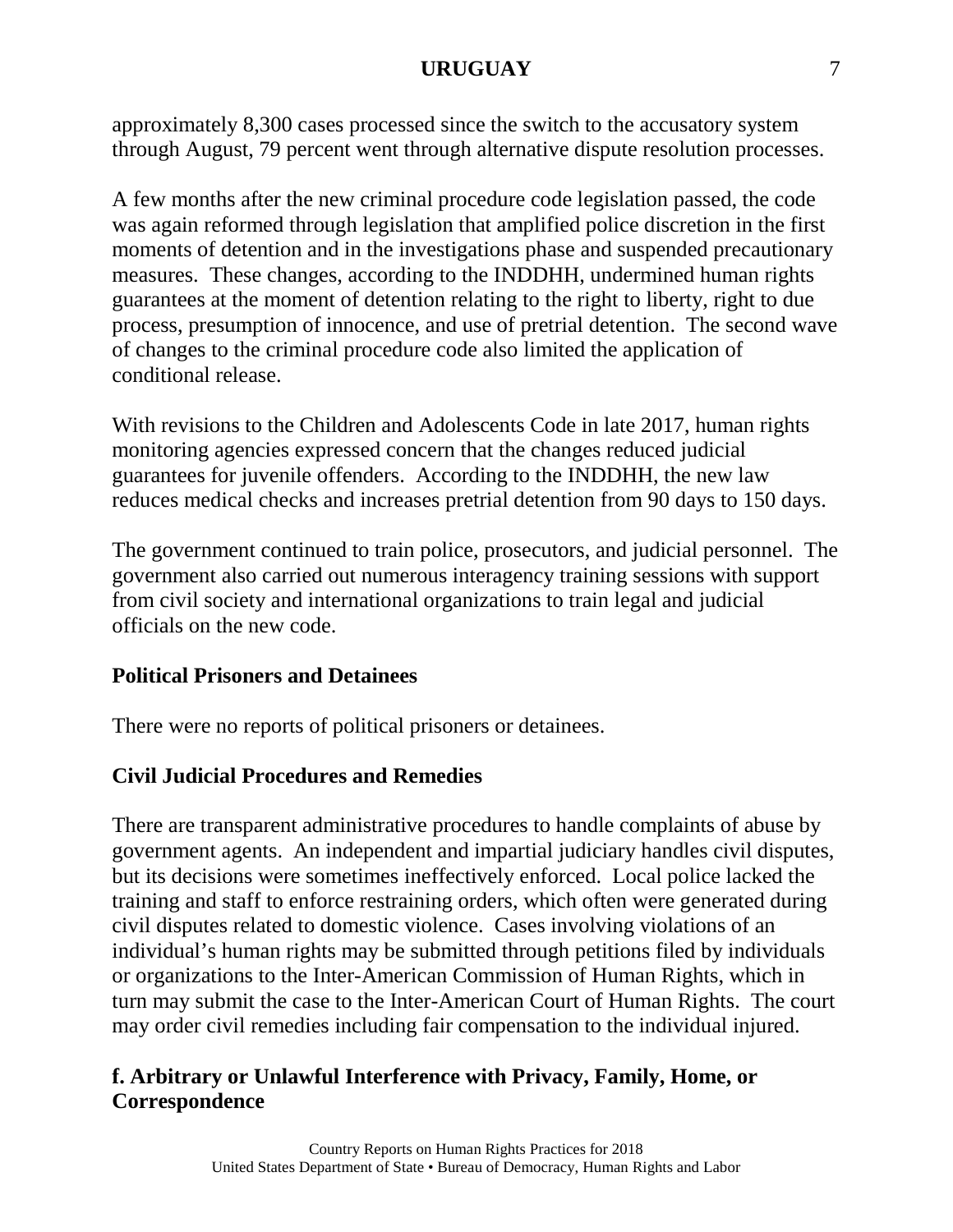The law prohibits such actions, and there were no reports that the government failed to respect these prohibitions.

### **Section 2. Respect for Civil Liberties, Including:**

#### **a. Freedom of Expression, Including for the Press**

The law provides for freedom of expression, including for the press, and the government generally respected this right. An independent press, an effective judiciary, and a functioning democratic political system combined to promote freedom of expression, including for the press.

Freedom of Expression: In February an individual called President Vazquez a "liar," after he and other representatives from the *Un Solo Uruguay* workers' organization had consultations with the president. Shortly afterward, the President's Office posted a communique on its official website with embarrassing, personal information about the individual, which he claimed caused him public ridicule. The President's Office received a formal complaint from the INDDHH in April stating that the communique violated the individual's rights to freedom of expression and peaceful protest. As a result, the President's Office removed the information from its website.

Violence and Harassment: The local nongovernmental organization (NGO) Servicio Paz y Justicia (SERPAJ) reported some cases of harassment and intimidation against journalists. Journalists were subjected to lawsuits and legal threats, sometimes by government officials or associations to discourage them from doing investigative reporting on certain issues. Journalists were also bullied on social media channels. The local NGO CAInfo reported a journalist from the city of Carmelo was brought to trial in March after being charged with defamation and injury by a businessman in the health sector. The journalist reported on suspicions involving public contracts associated with the Artigas Hospital. The judge ultimately dismissed the case. CAInfo also reported some cases of violence against journalists.

### **Internet Freedom**

The government did not restrict or disrupt access to the internet or censor online content, and there were no credible reports that the government monitored private online communications without appropriate legal authority.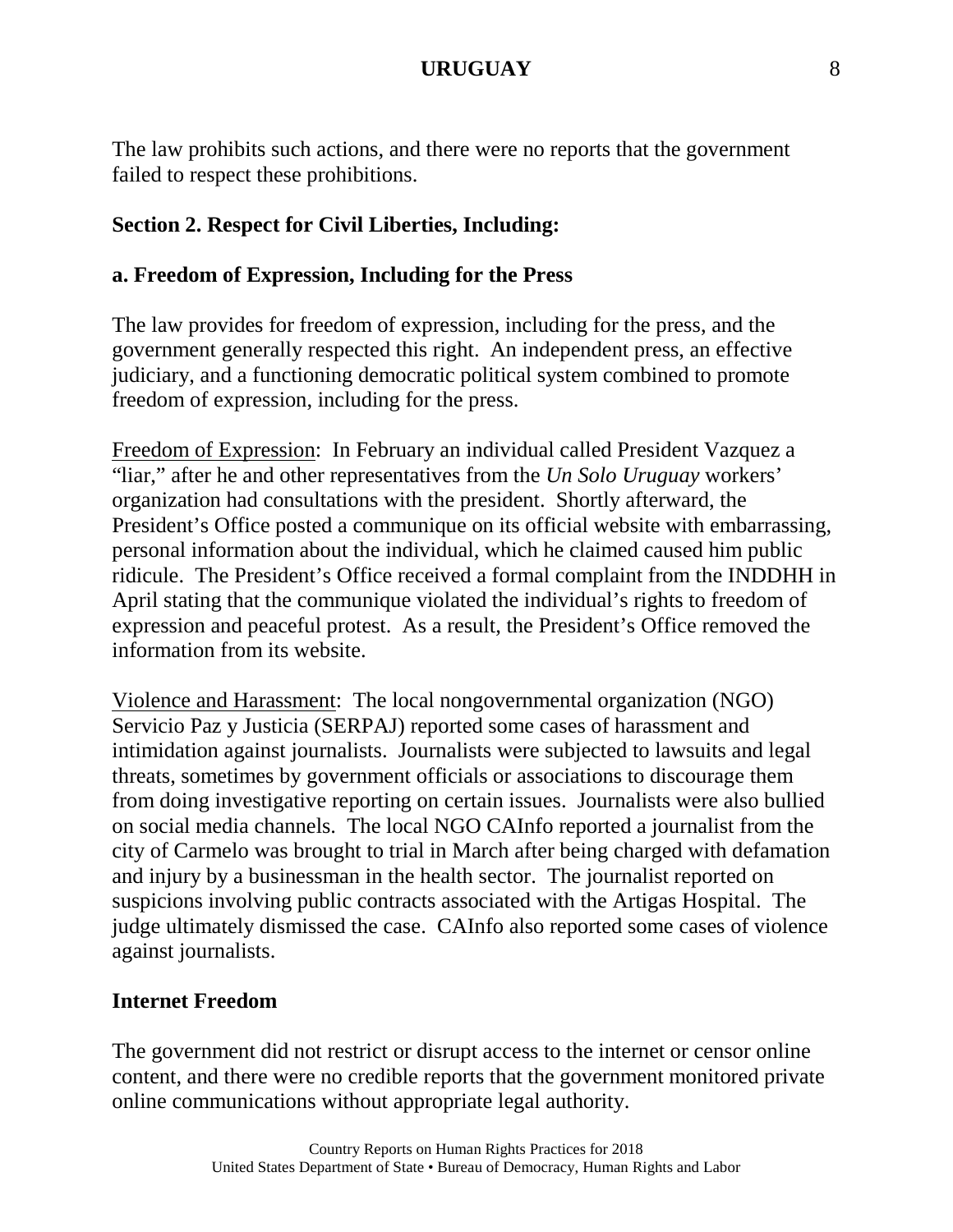According to the International Telecommunication Union, 68 percent of the population used the internet in 2017.

#### **Academic Freedom and Cultural Events**

There were no government restrictions on academic freedom or cultural events.

#### **b. Freedoms of Peaceful Assembly and Association**

The law provides for the freedoms of peaceful assembly and association, and the government generally respected these rights. SERPAJ reported some increased efforts by the government to delegitimize social movements. According to SERPAJ, the government's "antipicketing decree" had direct consequences on the forms of popular mobilization by limiting protesters' ability to block streets and highways. The government responded that the decree did not affect the right to strike as defined in the constitution. SERPAJ also claimed that the "essential services" decree was being used to stifle protests and union activity. In August the umbrella union organization PIT-CNT organized a general strike against the government's alleged overuse of the essential services decree.

#### **c. Freedom of Religion**

See the Department of State's *International Religious Freedom Report* at [www.state.gov/religiousfreedomreport/.](http://www.state.gov/religiousfreedomreport/)

#### **d. Freedom of Movement**

The law provides for freedom of internal movement, foreign travel, emigration, and repatriation, and the government generally respected these rights. The government cooperated with the Office of the UN High Commissioner for Refugees and other humanitarian organizations in providing protection and assistance to internally displaced persons, refugees, returning refugees, asylum seekers, stateless persons, or other persons of concern.

#### **Protection of Refugees**

Access to Asylum: The law provides for the granting of asylum or refugee status, and the government has established a system for providing protection to refugees. Through its refugee commission, the government has a system for adjudicating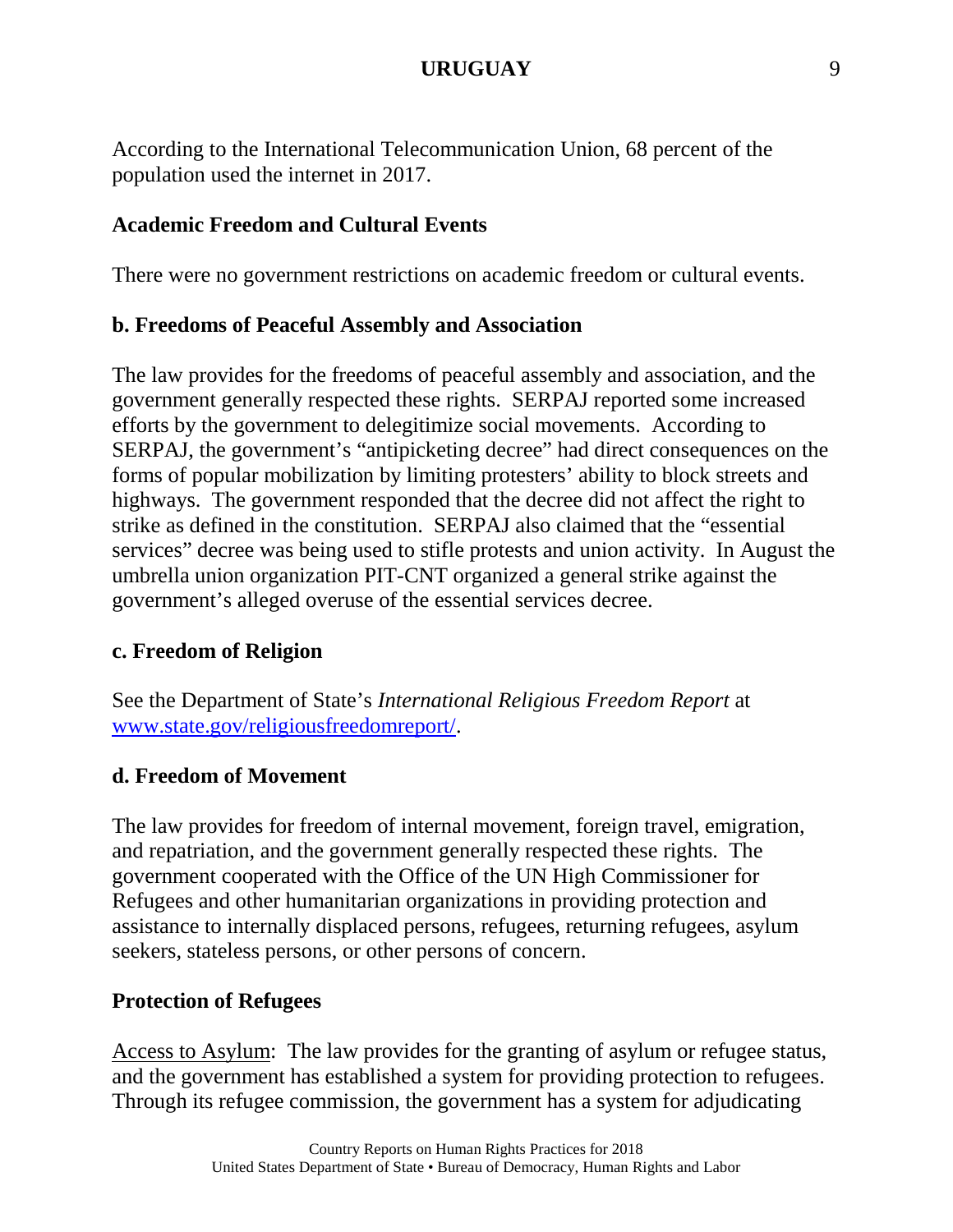asylum claims, providing protection to refugees, and finding durable solutions, including resettlement.

## **Section 3. Freedom to Participate in the Political Process**

The law provides citizens the ability to choose their government in free and fair periodic elections held by secret ballot and based on universal and equal suffrage.

## **Elections and Political Participation**

Recent Elections: In 2014 Tabare Vazquez of the Frente Amplio coalition won a five-year presidential term in a free and fair runoff election. The runoff followed a series of party primaries and a free and fair first-round election involving seven political parties. In parliamentary elections in 2014, the Frente Amplio won 15 of 30 seats in the Chamber of Senators and 50 of 99 seats in the Chamber of Representatives.

Participation of Women and Minorities: No laws limit participation of women or members of minorities in the political process, and they did participate.

## **Section 4. Corruption and Lack of Transparency in Government**

The law provides criminal penalties for corruption by officials, and the government generally implemented the law effectively. Officials sometimes engaged in corrupt practices, and the government addressed them with appropriate legal action. Authorities sometimes lacked sufficient enforcement resources and mechanisms to adequately identify and address acts of administrative misconduct. The presidentially appointed Transparency and Ethics Board (JUTEP) lacked the permanent staff needed to operate effectively as an anticorruption agency. Overall, the country was considered to have a low level of corruption.

Corruption: Following former vice president Raul Sendic's resignation from office in September 2017, he was charged in May with the crimes of abuse of authority and embezzlement. Sendic's lawyers appealed the charge, since he was still under a separate investigation by the state-owned oil company ANCAP for allegedly making personal expenditures on an official credit card and mismanaging funds.

Financial Disclosure: The law requires income and asset disclosure by appointed and elected officials. Each year JUTEP lists the names of government officials expected to file a declaration on its website and informs the individuals'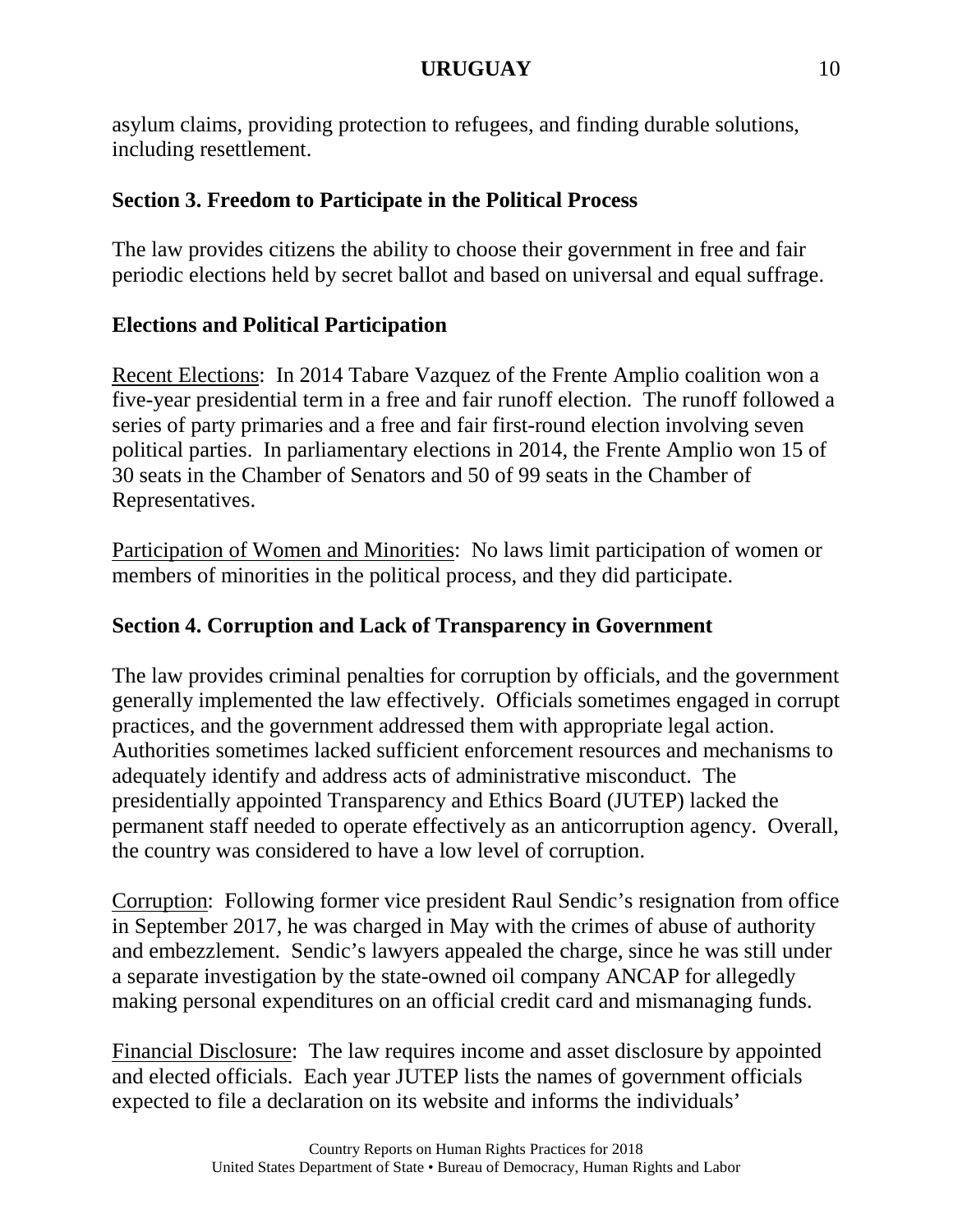organizations of those expected to comply. The government official, the judiciary, a special parliamentary committee, or the board may access the information in the declarations (by majority vote of the board). The board may direct an official's office to withhold 50 percent of the employee's salary until the declaration is presented, and it may publish the names of those who fail to comply in the federal register. There is a requirement for filing, but there is no review of the filings absent an allegation of wrongdoing.

## **Section 5. Governmental Attitude Regarding International and Nongovernmental Investigation of Alleged Abuses of Human Rights**

A number of domestic and international human rights groups generally operated without government restriction, investigating and publishing their findings on human rights cases. Government officials often were cooperative and responsive to their views. Some local NGOs were highly dependent on government resources and often refrained from criticizing the government to avoid jeopardizing that link. According to the Institute for Communication and Development, in 2016 NGOs received 65 percent of their funding from the government.

Government Human Rights Bodies: The INDDHH, an autonomous agency that reports to parliament, is composed of five board members proposed by civil society organizations and approved by a two-thirds vote in parliament for a period of five years (renewable one time). It is tasked with the defense, promotion, and protection of the gamut of human rights guaranteed by the constitution and international law. The INDDHH had six thematic reference teams to cover human rights issues on gender, children's issues, historical human rights abuses, race or ethnicity, environment, and migrants. The INDDHH received, investigated, provided resolutions, and did monitoring and evaluations for formal complaints of human rights abuse. The INDDHH was effective in its human rights objectives.

Parliament's special rapporteur on the prison system advises lawmakers on monitoring compliance with domestic legislation and international conventions. The special rapporteur oversees the work of the institutions that run the country's prisons and the social reintegration of former prisoners. The special rapporteur provided in-depth, independent analysis of the prison situation and carried out his role effectively and constructively.

The Secretariat for Human Rights of the Office of the President is the lead agency for the human rights components of public policy within the executive. The secretariat is led by a governing board composed of the secretary of the Office of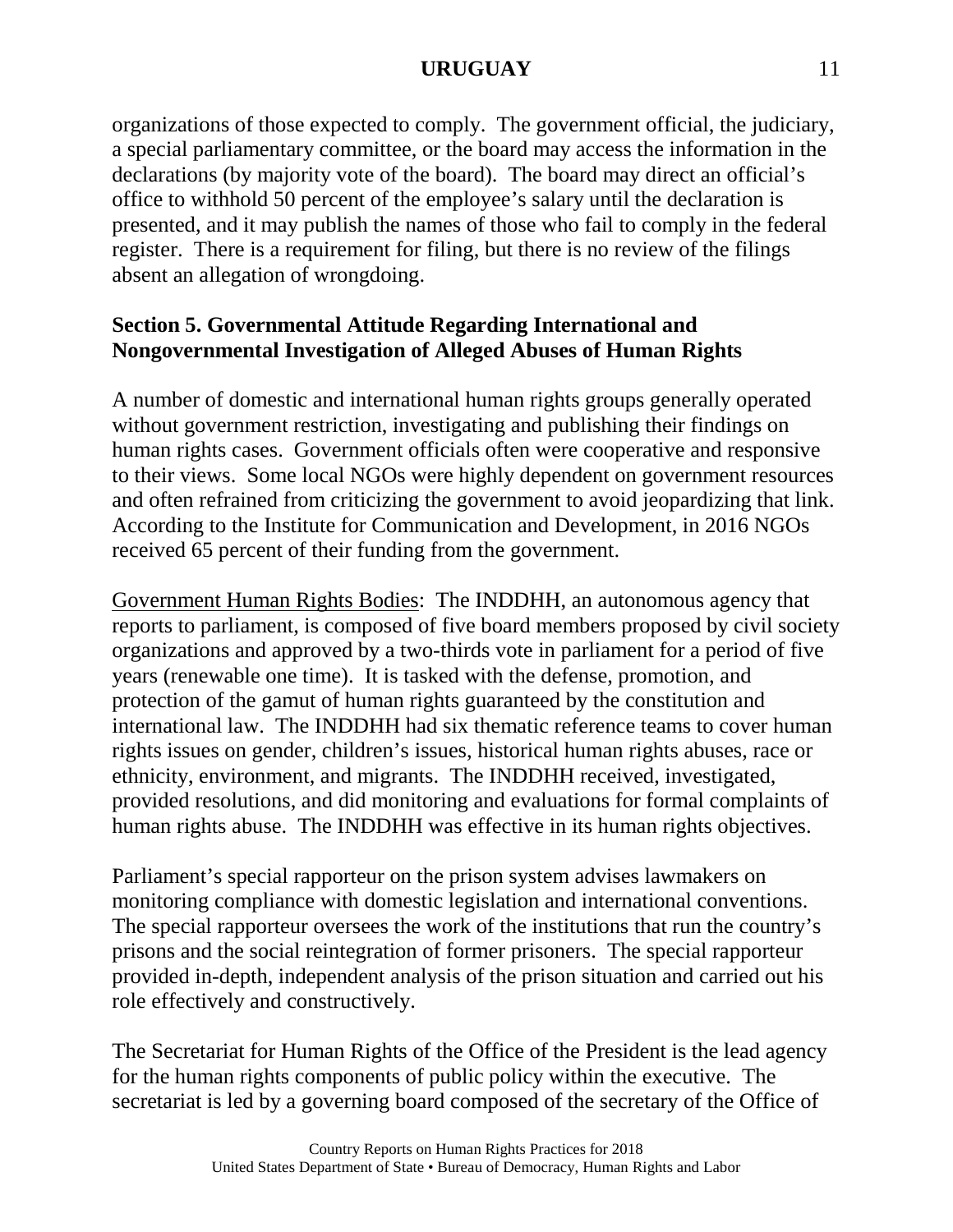the President of the Republic, who acts as chair, and the ministers for foreign affairs, education and culture, interior, and social development. The Secretariat for Human Rights for the Recent Past of the Office of the President has the responsibility to examine and ascertain the truth about human rights violations that occurred between June 1968 and March 1985 under the responsibility or with the acquiescence of the state.

The Honorary Committee Against Racism, Xenophobia, and All Other Forms of Discrimination is tasked with analyzing the situation with regard to racism and discrimination. The committee includes government, religious, and civil society representatives. The committee had not been allocated a budget since 2010 but received economic support from the government for some activities.

## **Section 6. Discrimination, Societal Abuses, and Trafficking in Persons**

### **Women**

Rape and Domestic Violence: The law criminalizes rape of men or women, including spousal rape, and domestic violence. The law allows for sentences of two to 12 years' imprisonment for a person found guilty of rape, and authorities effectively enforced the law. The law criminalizes domestic violence and allows sentences of six months' to two years' imprisonment for a person found guilty of committing an act of domestic violence or making continued threats of violence. Civil courts decided most domestic cases, and judges in these cases often issued restraining orders, which were difficult to enforce.

The government began implementation of a new gender-based violence law passed in December 2017, which builds on existing legislation on domestic violence. The new law includes abuse that is physical, psychological, emotional, sexual, based on prejudice for sexual orientation, economic, related to assets, symbolic, obstetric, labor-related, educational, political, or related to media presence; it also includes street sexual harassment and femicide. The law aims to create an institutional response system and establishes specialized courts. It sets minimum standards of support and assistance to be provided by the government, to include shelters for the victims and immediate family members. The law attempts to avoid revictimization in social and legal procedures and seeks to make the judicial process more agile. According to civil society contacts, the comprehensive, gender-based violence law was not being fully implemented due in part to logistical barriers, particularly in the judicial branch. According to civil society representatives, law enforcement and social services for victims were inadequate.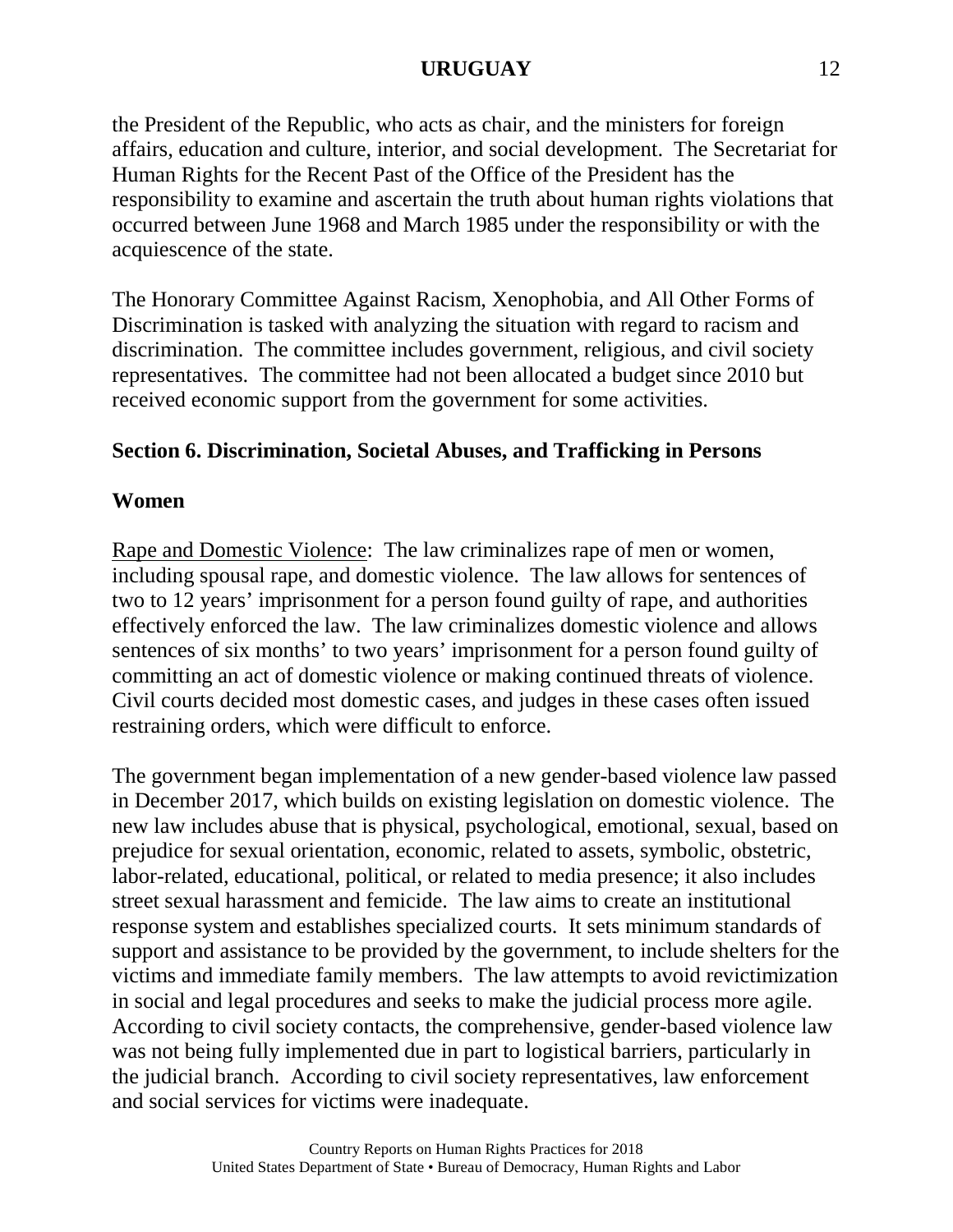A separate femicide law modifies aggravating circumstances from a homicide to include whether the crime "caused the death of a female due to motive of hate or contempt." The law describes femicide as a structural inequality between women and men that uses gender-based violence as a mechanism to oppress women. In May a judge gave two individuals the maximum sentence of 45 years in prison for the rape and murder of a girl in Rivera Department. The government trained officials on aspects of gender-based violence and sexual assault.

The Ministry of Interior reported 191 cases of rape from January to July 2017, a 22 percent increase from the same period in 2016. The government reported 28,927 cases of domestic violence from January to October, a 10 percent increase from the 26,648 cases from January to October 2017. In 2017, 29 women died due to domestic violence perpetrated by their partners or family members, an increase of 21 percent compared with 2016. In 2017 the judiciary investigated 626 police officers implicated in gender-based violence cases. The government applied the electronic bracelet program in 1,657 cases, compared with 526 in the previous year, to address domestic violence. In November the government launched a Gender-Based Violence Observatory to monitor, collect, register, and analyze data on gender-based violence.

The Ministry of Social Development, some police stations in the interior, the National Institute for Children and Adolescent Affairs (INAU), and NGOs operated shelters where abused women and children could seek temporary refuge. Civil society reported that shelters for victims were often full and that there was a lack of immediate services and first responders. Services for victims in the interior of the country were even more scarce. The Montevideo municipal government and the state-owned telephone company Antel funded a free nationwide hotline operated by trained NGO employees for victims of domestic violence. Victims can also file a report online or at a police station.

The government's 2016-19 action plan to combat gender-based violence provided for interagency coordination on violence prevention, access to justice, victim protection and attention, and punishment of perpetrators. It also promoted social and cultural awareness and provided training for public servants. The Prosecutor General's Office had a specialized gender unit that incorporated a greater awareness of gender as it relates to matters of justice, promoted greater respect for women's rights, combatted gender-based violence, and enhanced interagency coordination. The Ministry of Interior also had a gender policy unit that designed, evaluated, and monitored policies with a gender perspective incorporated. The unit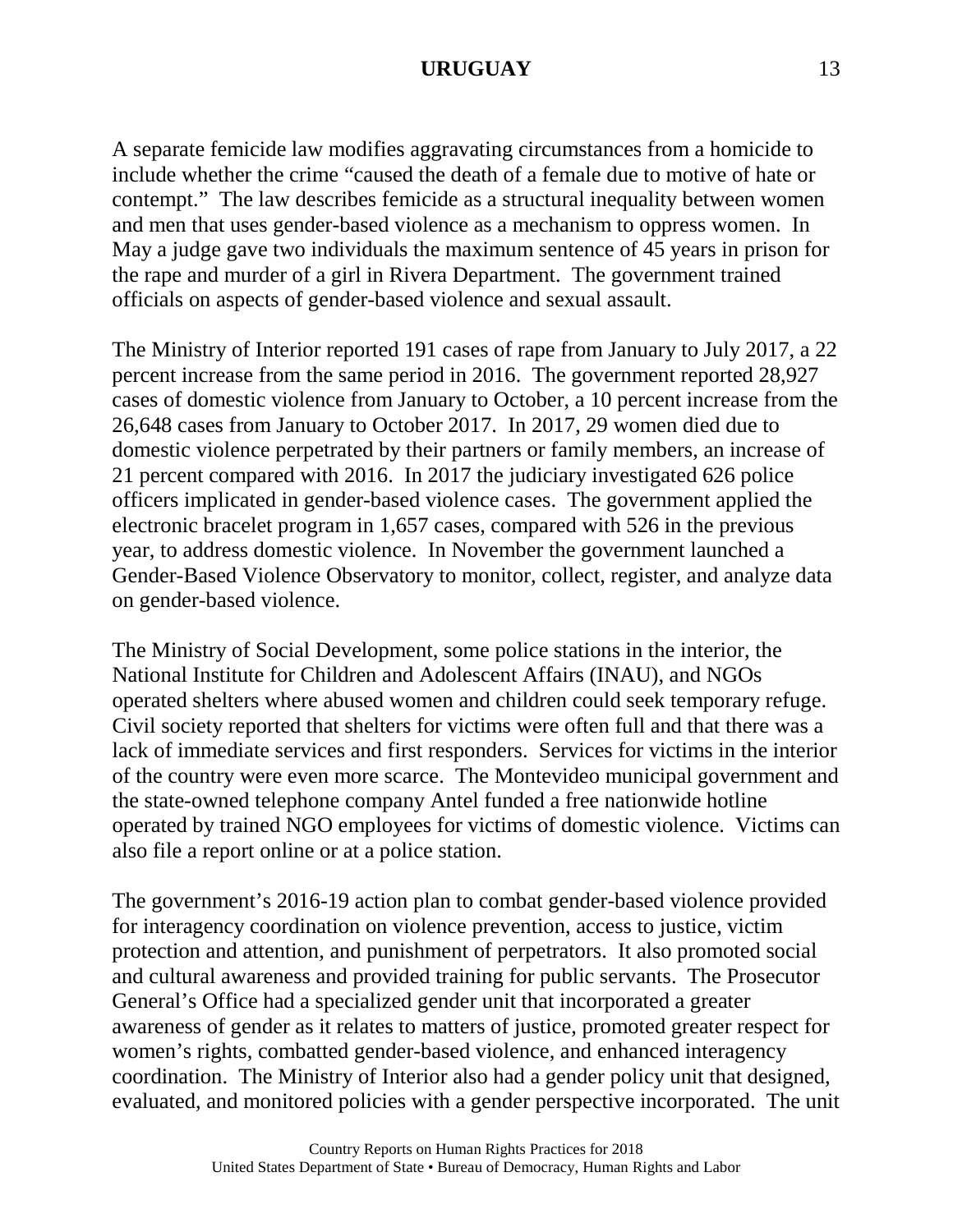ensured a clear policy on gender-based violence in the police force and trained police staff to handle and respond to cases.

Sexual Harassment: The law prohibits sexual harassment in the workplace and punishes it by fines or dismissal. The law establishes guidelines for the prevention of sexual harassment in the workplace, as well as in student-professor relations, and provides damages for victims. The Ministry of Labor receives reports of sexual harassment, its labor inspectors investigate claims of sexual harassment, and the ministry issues fines as necessary.

Coercion in Population Control: There were no reports of coerced abortion or involuntary sterilization.

Discrimination: The law provides the same legal status and rights for women as for men. Women, however, faced discrimination in employment, pay, credit, education, housing, and business ownership. According to the United Nations, women's employment was concentrated in a relatively small number of specific occupations and sectors, including services, sales, unskilled labor, domestic work, social services, health services, and education.

The law does not require equal pay for equal work. The Ministry of Labor's Tripartite Equal Employment Opportunities Commission promoted the inclusion of gender equality clauses in the negotiations conducted by the wage boards, emphasizing equal pay for equal work of value, equal access to quality jobs and training, elimination of discrimination in selection and promotion processes, and guarantees and protections for maternity and responsibility sharing. According to the local consulting firm CPA Ferrere, the salary of women in the labor market was 23.9 percent below that of men.

## **Children**

Birth Registration: Citizenship is derived by birth within the country's territory or from one's parents. The government immediately registered all births.

Child Abuse: A total of 3,155 cases of violence against children and adolescents were recorded in the INAU information system in 2017, an increase of 43 percent compared with 2016. INAU provided a free, nationwide hotline. The System for the Protection of Childhood and Adolescence Against Violence (SIPIAV) and NGOs implemented awareness campaigns. SIPIAV coordinated interagency efforts regarding the protection of children's rights.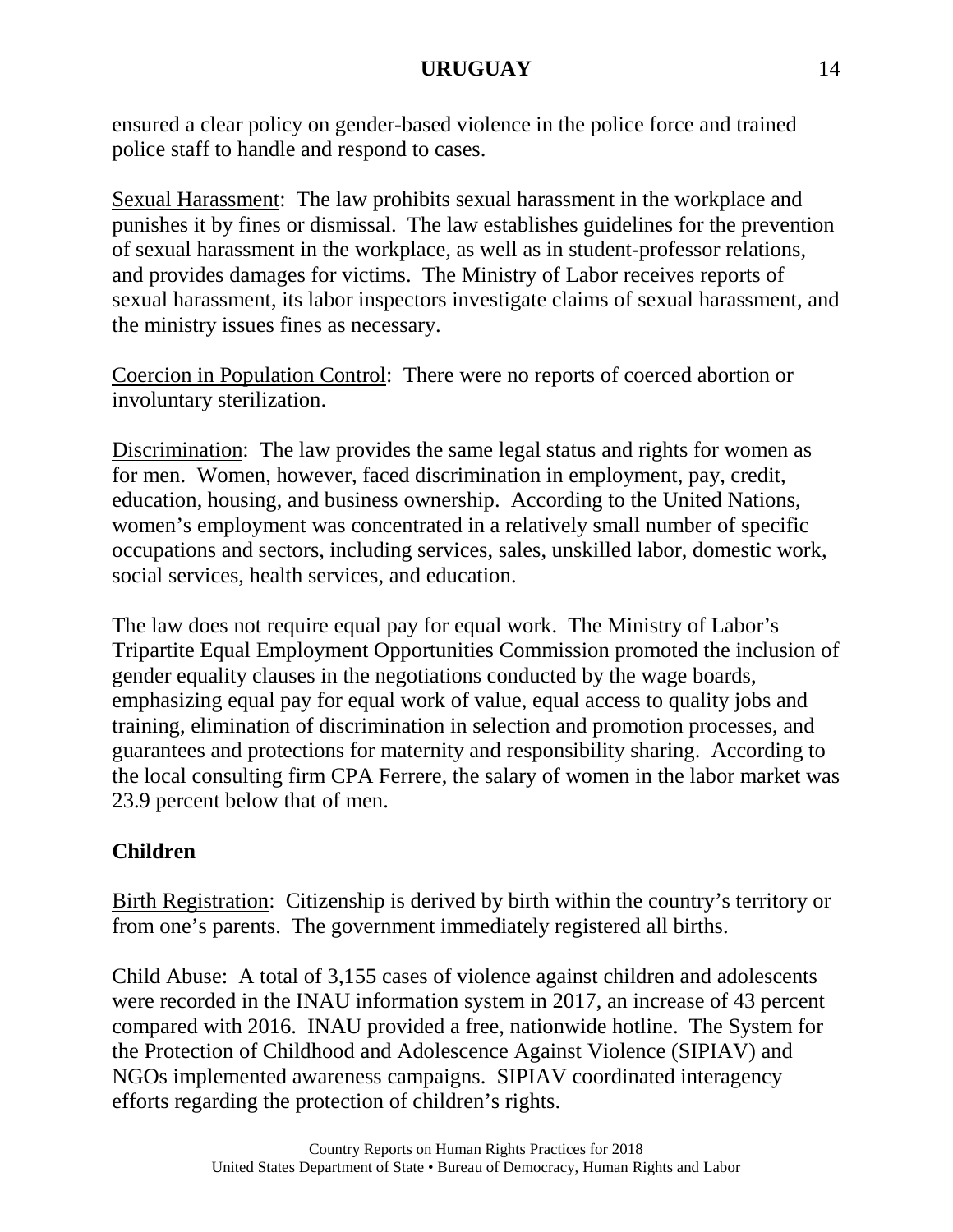Early and Forced Marriage: The legal minimum age for marriage is 16, but the law requires parental consent through age 18. In late 2017 INAU reported that one in seven marriages were between persons ages 14 to 19 years. According to the United Nations, 15 percent of women were formally or informally married before age 18, and 7.4 percent of adolescents between age 15 and 19 were married. In June a legislator reported forced marriages were a regular practice in Arab communities on the border with Brazil.

Sexual Exploitation of Children: The law prohibits the commercial sexual exploitation of children and child pornography; some children were victims, and authorities made efforts to enforce the law. The law does not specifically criminalize prostitution of children as child sex trafficking. The law establishes the minimum age for consensual sex as 12. When a sexual union takes place between an adult and a minor under age 15, violence is presumed and statutory rape law, which carries a penalty of two to 12 years in prison, may be applied. Penalties for child sex trafficking range from four to 16 years in prison. The penalty for child pornography ranges from one to six years in prison, and the law was effectively enforced.

The National Committee for the Eradication of the Commercial and Noncommercial Sexual Exploitation of Children and Adolescents continued to implement its national action plan for 2016-21.

International Child Abductions: The country is a party to the 1980 Hague Convention on the Civil Aspects of International Child Abduction. See the Department of State's *Annual Report on International Parental Child Abduction* at [https://travel.state.gov/content/travel/en/International-Parental-Child-](https://travel.state.gov/content/travel/en/International-Parental-Child-Abduction/for-providers/legal-reports-and-data.html)[Abduction/for-providers/legal-reports-and-data.html.](https://travel.state.gov/content/travel/en/International-Parental-Child-Abduction/for-providers/legal-reports-and-data.html)

## **Anti-Semitism**

The Central Jewish Committee reported that the Jewish community had an estimated population of 20,000.

Jewish leaders reported acts of anti-Semitism, including verbal harassment and aggressive behavior toward Jewish individuals. In January, two young Jewish travelers were denied entry into a youth hostel in Barra de Valizas, Rocha Department, due to their Israeli origins. The hostel owner said they were not welcome in his home because he was opposed to the political situation in Israel.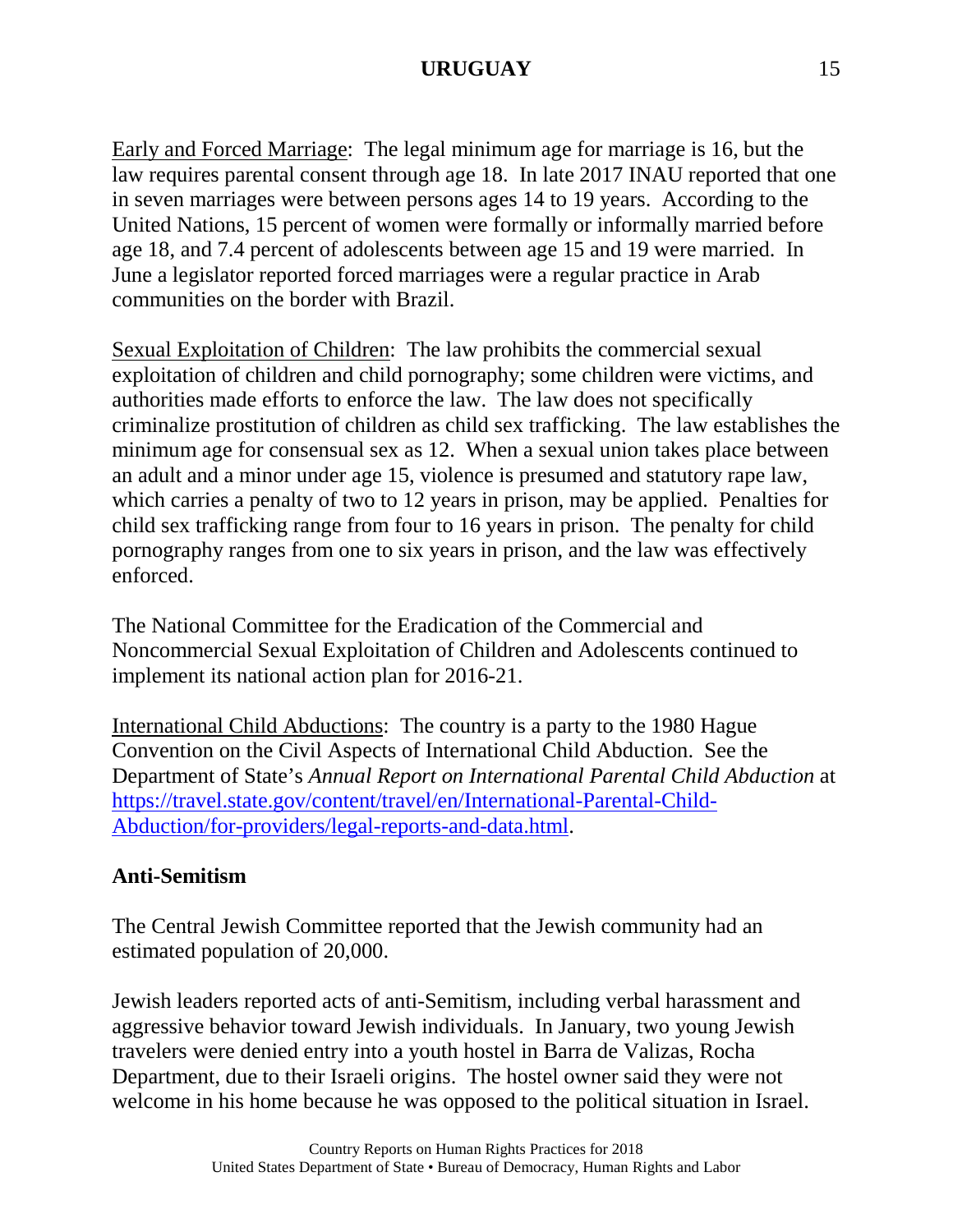The Central Israeli Committee of Uruguay said it was a case of discrimination based on both nationality and religion. In October unknown individuals vandalized areas of the city of Melo's Constitution Plaza in the department of Cerro Largo. Offenders painted swastikas on structures and on national symbols within the plaza. Local authorities took immediate measures to clean up the anti-Semitic graffiti.

As in previous years, the Ministry of Foreign Affairs supported activities to commemorate the Holocaust. The parliament organized a special session in January to honor Holocaust victims. Also in January the government issued a nationally broadcast message commemorating International Holocaust Remembrance Day. The "Shoa Project," an online educational tool on the Holocaust, launched a contest during the year for high school students to raise awareness of Holocaust resistance fighters.

## **Trafficking in Persons**

See the Department of State's *Trafficking in Persons Report* at [www.state.gov/j/tip/rls/tiprpt/.](http://www.state.gov/j/tip/rls/tiprpt/)

## **Persons with Disabilities**

The law protects the rights of persons with physical, sensory, intellectual, and mental disabilities, including their access to education, employment, health services, information, communications, buildings, transportation, the judicial system, and other state services. The law prohibits abuse of persons with disabilities in educational and mental facilities. According to the INDDHH, persons with disabilities continued to experience human rights abuses. Persons with disabilities living in facilities were unprotected and vulnerable due to lack of effective mechanisms for supervision. One particular center, Aldea de la Bondad, was reported to have poor and sometimes unsafe living conditions, and during the year all of the patients were transferred. There were some cases of sexual abuse of persons with disabilities in institutions by government officials, but the government enforced the law in these cases. In one particular case of human rights abuse, an employee of a center for youth with disabilities in Paysandu was investigated and prosecuted for abusing two children.

The government in general did not monitor compliance and did not effectively enforce provisions or promote programs to provide for access to education, employment, buildings, information, public transportation, health services, and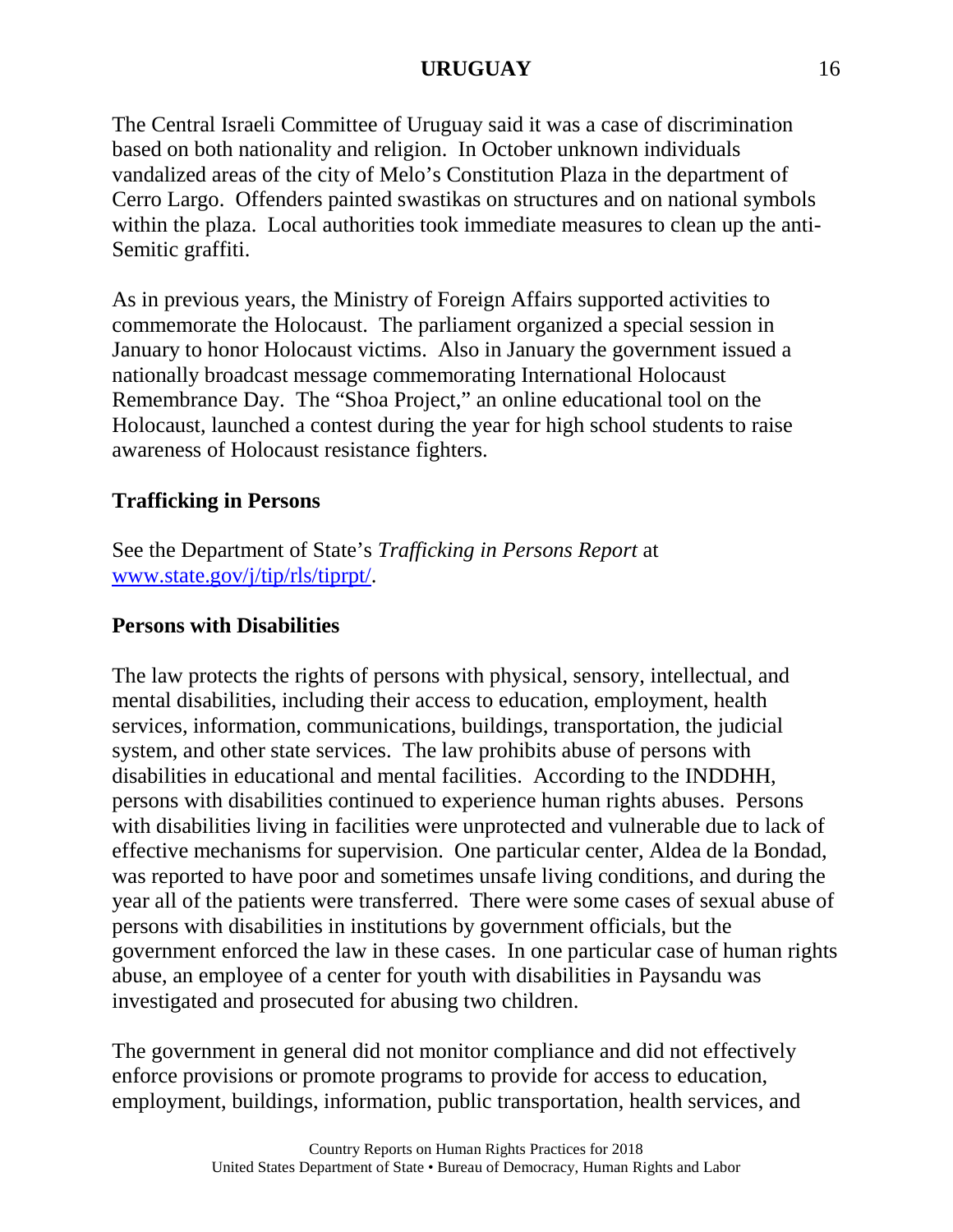communications. Civil society representatives said there was a general lack of services for persons with disabilities in the country's interior.

PRONADIS is the governmental entity responsible for developing actions, programs, and regulations to provide building and facilities access; cultural, sports and recreational opportunities; education; and employment to persons with disabilities. The government's interagency National Honorary Committee on Disabilities (CNDH) developed, studied, evaluated, and implemented policies for the promotion, development, and integration of persons with disabilities. The Ministry of Social Development continued to train government employees on dealing with persons with disabilities.

The law reserves no less than 4 percent of public-sector jobs for persons with physical and mental disabilities. In October a report of the National Office of Civil Service of the Presidency of the Republic stated that persons with disabilities filled 4.1 percent of government job vacancies during the year. In October the government passed a new law to reserve 4 percent of private-sector jobs for persons with disabilities in businesses with more than 25 workers. In July, PRONADIS published a guide, *Labor Inclusion for Disabled Persons*, to give companies information on the legal framework on disability rights and guidance on how to implement activities to promote labor inclusion of persons with disabilities. According to PRONADIS, 37 percent of persons with disabilities were able to work. The CNDH reported that 80 percent of persons with disabilities were unemployed. A disabled member of parliament was unable to enter the Chamber of Representatives with disability support staff in order to perform her duties.

Government decrees certify and regulate the use of canes and establish provisions for extending adequate training in their use. Guide dogs legally have full access to public and private premises and transportation. Most public buses did not have provisions for passengers with disabilities other than one reserved seat, although airports and ports offered accessibility accommodations. The local government in Montevideo began implementation of its first accessibility plan with 180 goals to improve living and accessibility conditions for citizens with disabilities. The plan included creating specialized taxi vehicles to transport passengers with disabilities, more brochures with braille and subtitled information campaigns, and an increase of accessibility features in recreational spaces such as beaches, parks, and Carnival parade sites. The law provides tax benefits to private-sector companies and grants priority benefits to small and medium-sized companies owned by persons with disabilities.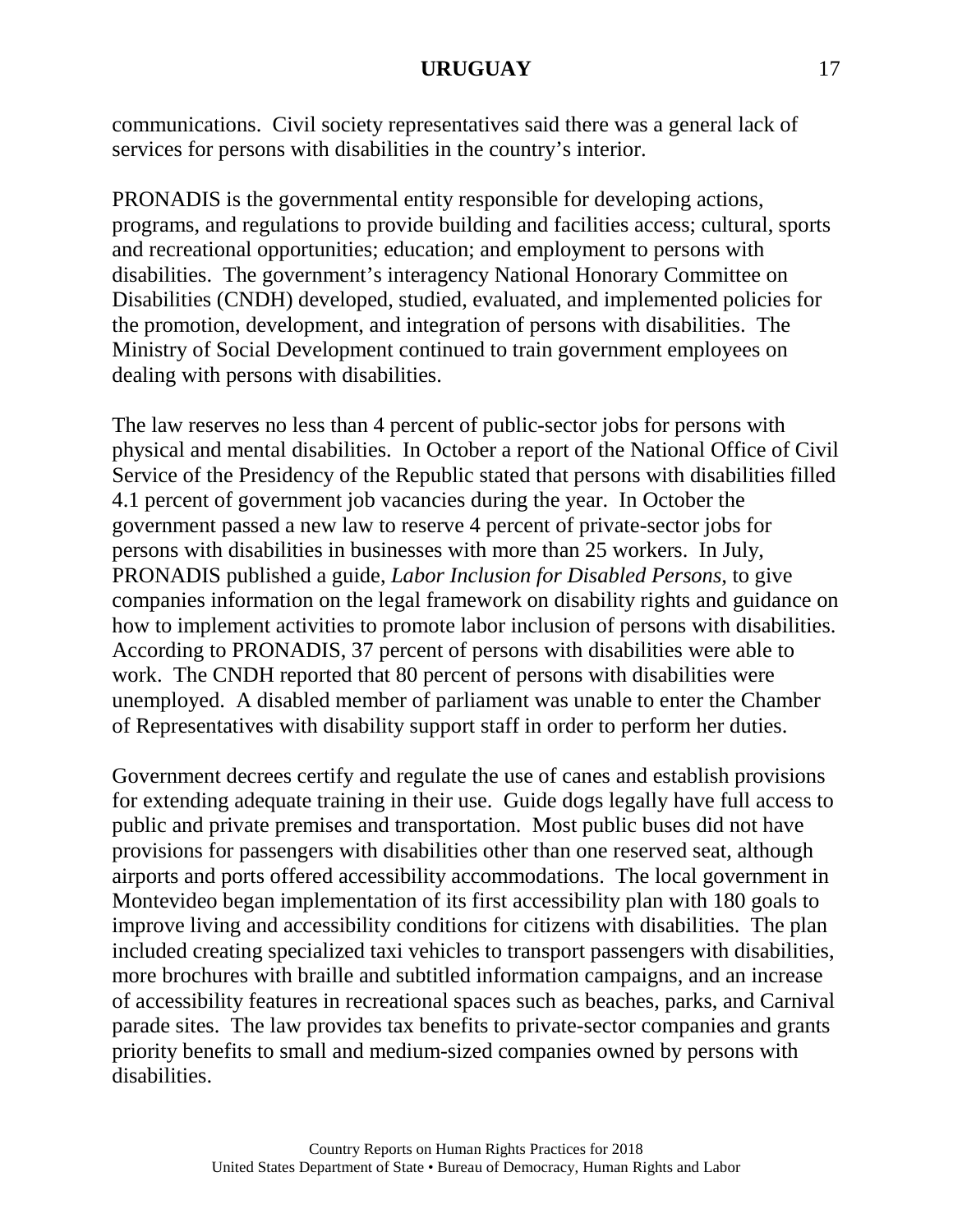The law grants children with disabilities the right to attend school (primary, secondary, and higher education). The state-funded University of the Republic offered sign-language interpreters for deaf students. Ramps built at public elementary and high schools facilitated access, but some government buildings, commercial sites, movie theaters, and other cultural venues lacked access ramps. NGO representatives reported that hospitals and medical services were not always accessible to patients with disabilities. Medical staff often lacked training to deliver primary care and attention to these patients. Plan Ceibal continued to offer specially adapted laptops to children with disabilities. By law open television channels are required to have simultaneous sign-language interpretation or subtitles on informational and some other programs by year's end, or else they could be fined. The National Sports Secretariat, local government, and the Lifeguard Association hosted the third annual Inclusive Surfing Festival. In August the Ministry of Tourism signed an agreement with the Uruguayan Gas Vendors Union to install more disability-accessible bathrooms along highways around the country.

#### **National/Racial/Ethnic Minorities**

The country's Afro-Uruguayan minority continued to face societal discrimination, high levels of poverty, and lower levels of education. The interagency antidiscrimination committee and the National Institution of Human Rights continued to receive complaints of racism. NGOs reported "structural racism" in society and noted that the percentage of Afro-Uruguayans working as unskilled laborers was much higher than for other groups.

In July, as head of the government's ethnic and racial equality efforts, the Ministry of Social Development, in conjunction with NGOs, commemorated the third annual month of Afrodescendant heritage with cultural and awareness activities. The ministry launched a National Plan for Racial Equality in December. The committee managing the System for the Protection of Victims of Racism and Racial Discrimination developed a strategic plan for 2018-19. The government issued countrywide seed funding for projects centered on Afrodescendant culture and society. In August the government hosted the third annual Academic Conference on Afrodescendant Issues, with a focus on education, and racial and ethnic equality. The National Police Academy, National School for Peacekeeping Operations of Uruguay, and Ministry of Foreign Affairs' School of Diplomacy included discrimination awareness training as part of their curricula. The Ministry of Interior organized workshops to review police protocols and procedures involving ethnicity issues for police around the country. The Ministry of Social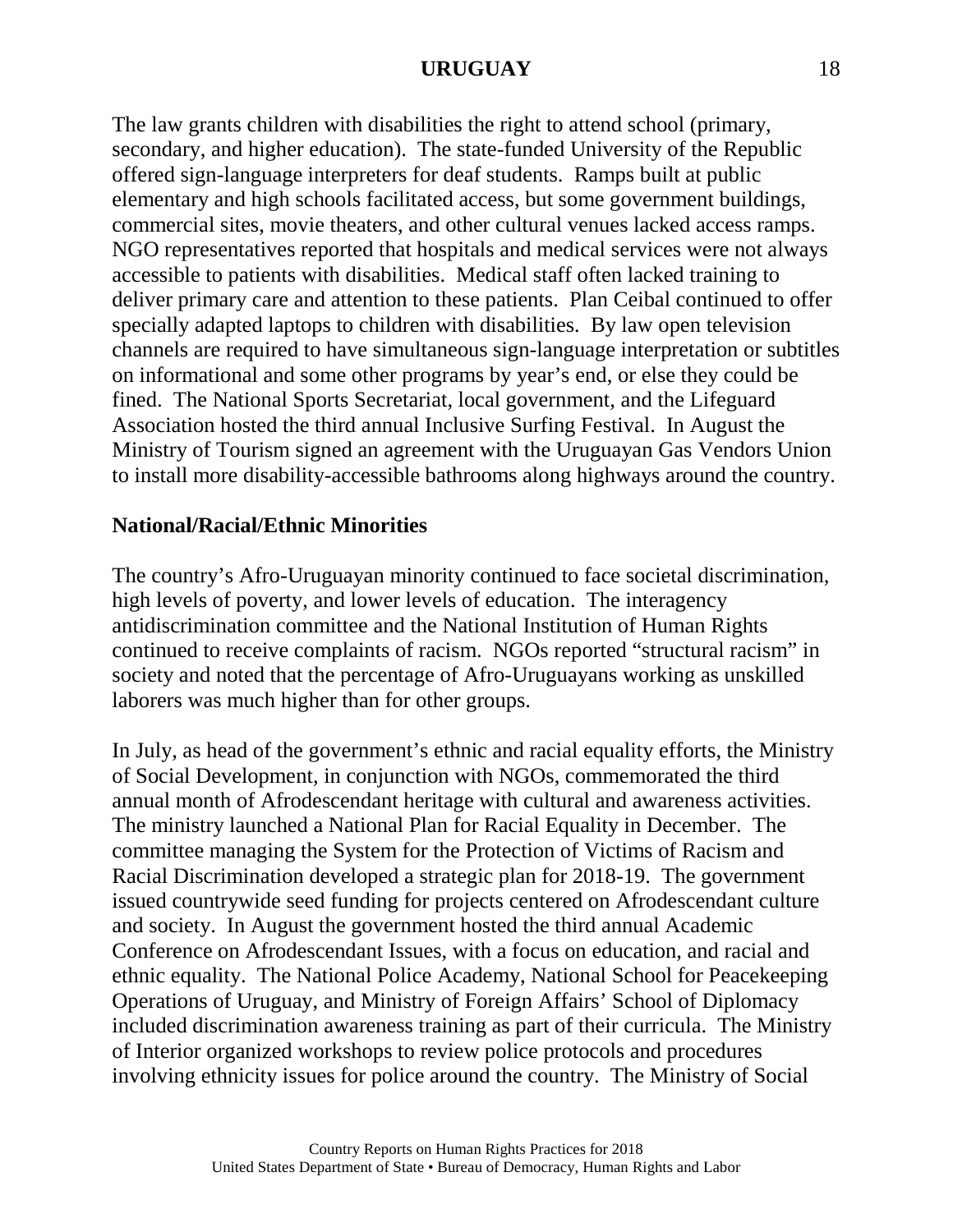Development and the interagency antidiscrimination committee held awarenessraising workshops for their staff.

Afro-Uruguayans were underrepresented in government (two representatives in the 130-seat parliament and the president of the National Postal Service were Afro-Uruguayan), academia, and in the middle and upper echelons of private-sector firms. The law grants 8 percent of state jobs to Afro-Uruguayan minority candidates who comply with constitutional and legal requirements. The National Office of the Civil Service oversees compliance with the Afro-Uruguayan employment quota requirements and submits an annual report to parliament. Afro-Uruguayans accounted for 2 percent of all hires during the year. Although the quota was not reached, more organizations had issued compliant vacancy announcements and hired individuals of African descent. In addition the percentage of women of African descent hired was higher than in previous years. The National Employment Agency is required to include Afro-Uruguayans in its training courses. The law requires all scholarship and student support programs to include a quota for Afro-Uruguayans, and it grants financial benefits to companies that hire them. Nonetheless, UN reports described it was difficult to ensure the ethnoracial perspective was included in all scholarship programs to meet the quotas.

A judge sentenced four gasoline station employees to four to six months of probation for physically and psychologically attacking a learning-disabled colleague in June on racial and religious grounds. The victim was beaten and positioned in a crucifixion pose; his attackers said, "This is how we treat black people in Uruguay." Civil society organizations criticized the sentence as being too lenient for the crime. The four individuals were fired and charged with aggravated violence and hate crimes after they confessed in an abbreviated trial. The complaint was filed by the gasoline station owner, after he saw viral footage of the attack on social media.

### **Acts of Violence, Discrimination, and Other Abuses Based on Sexual Orientation and Gender Identity**

The law prohibits discrimination based on sexual orientation and gender identity. Leaders of civil society organizations reported that despite the legal advancement of lesbian, gay, bisexual, transgender, and intersex (LGBTI) issues, societal discrimination remained high. In October the government approved a comprehensive transgender law, which outlines several new rights for transgender persons. The new law provides for access to work (a 1 percent quota for public-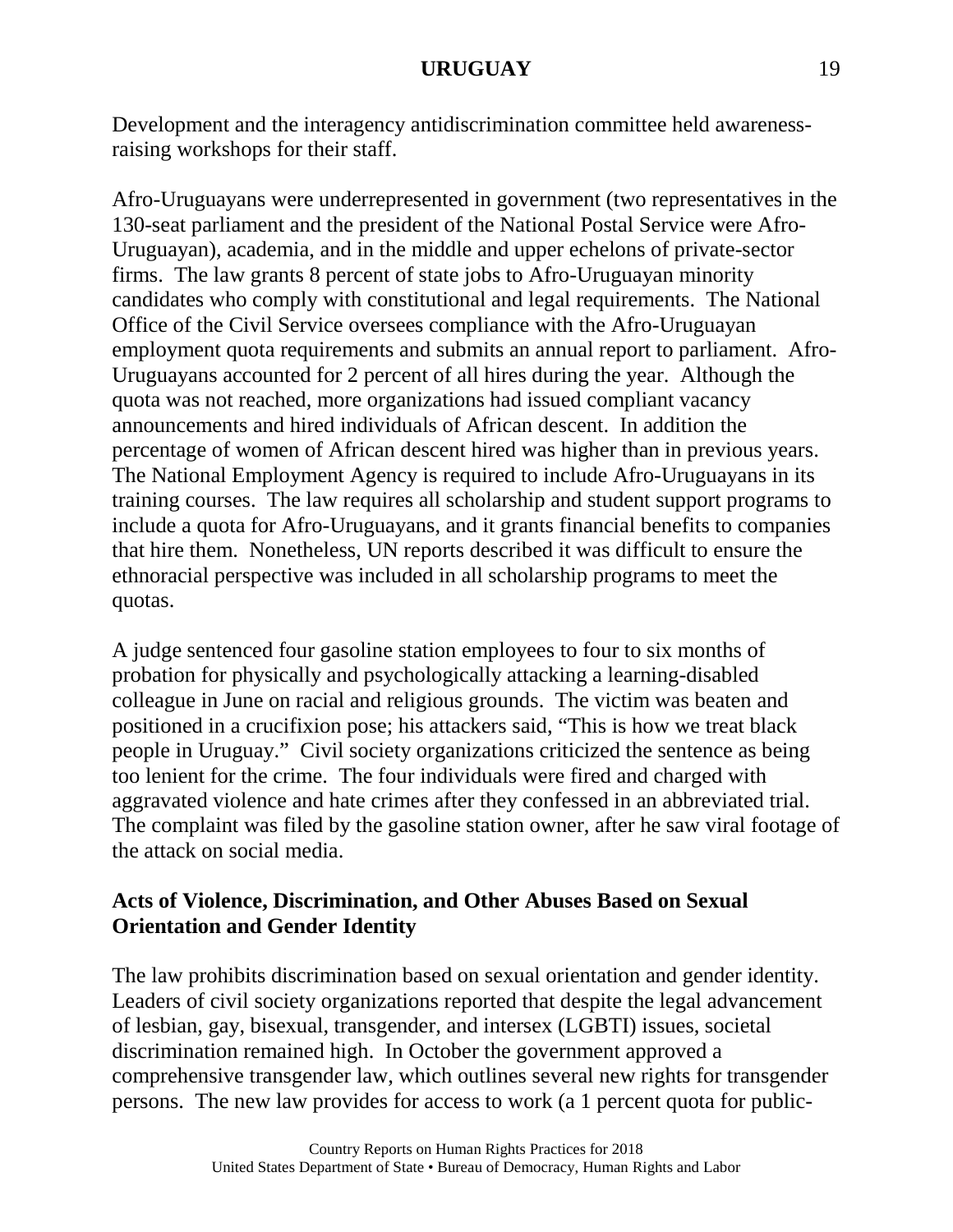sector jobs), housing, and health; prohibits discrimination; allows persons to selfidentify their gender and update their legal name through an administrative--not judicial--process; creates transgender scholarships; and offers payment for transgender persons born before 1975 in an effort to make reparations for those targeted during the dictatorship.

Authorities generally protected the rights of LGBTI persons, although civil society representatives asserted that government mechanisms for protection were weak and ineffective. According to Amnesty International, the country did not have any comprehensive, antidiscrimination policy that protected LGBTI citizens from violence in schools and public spaces or provided for their access to health services. The Latin America and Caribbean Transgender Persons Network (REDLACTRANS) presented a study showing that human rights violations against transgender women included discrimination, violence and aggression, theft, violation of the right to access justice, harassment, and homicide, among others. Discrimination toward transgender women was typically worse in the interior of the country, which tended to be more conservative and had smaller populations.

REDLACTRANS described that most transgender women worked in the informal sector, where their social rights (social security and other benefits) were not always guaranteed. They tended to be more vulnerable to dangerous and uncomfortable situations in sexual work and were less likely to file a report on any kind of threat or attack. The government reported that 30 percent of transgender persons were unemployed, only 25 percent worked in the formal sector, 70 percent were sex workers, and the majority had low levels of education. Transgender individuals claimed to have experienced difficulty accessing or using bathroom facilities, mainly in the workplace and in education centers.

## **HIV and AIDS Social Stigma**

There were isolated reports of societal discrimination against persons with HIV/AIDS.

## **Section 7. Worker Rights**

## **a. Freedom of Association and the Right to Collective Bargaining**

The law, including related regulations and statutory instruments, protects the right of workers to form and join independent unions, conduct legal strikes, and bargain collectively. The government and employers respected freedom of association and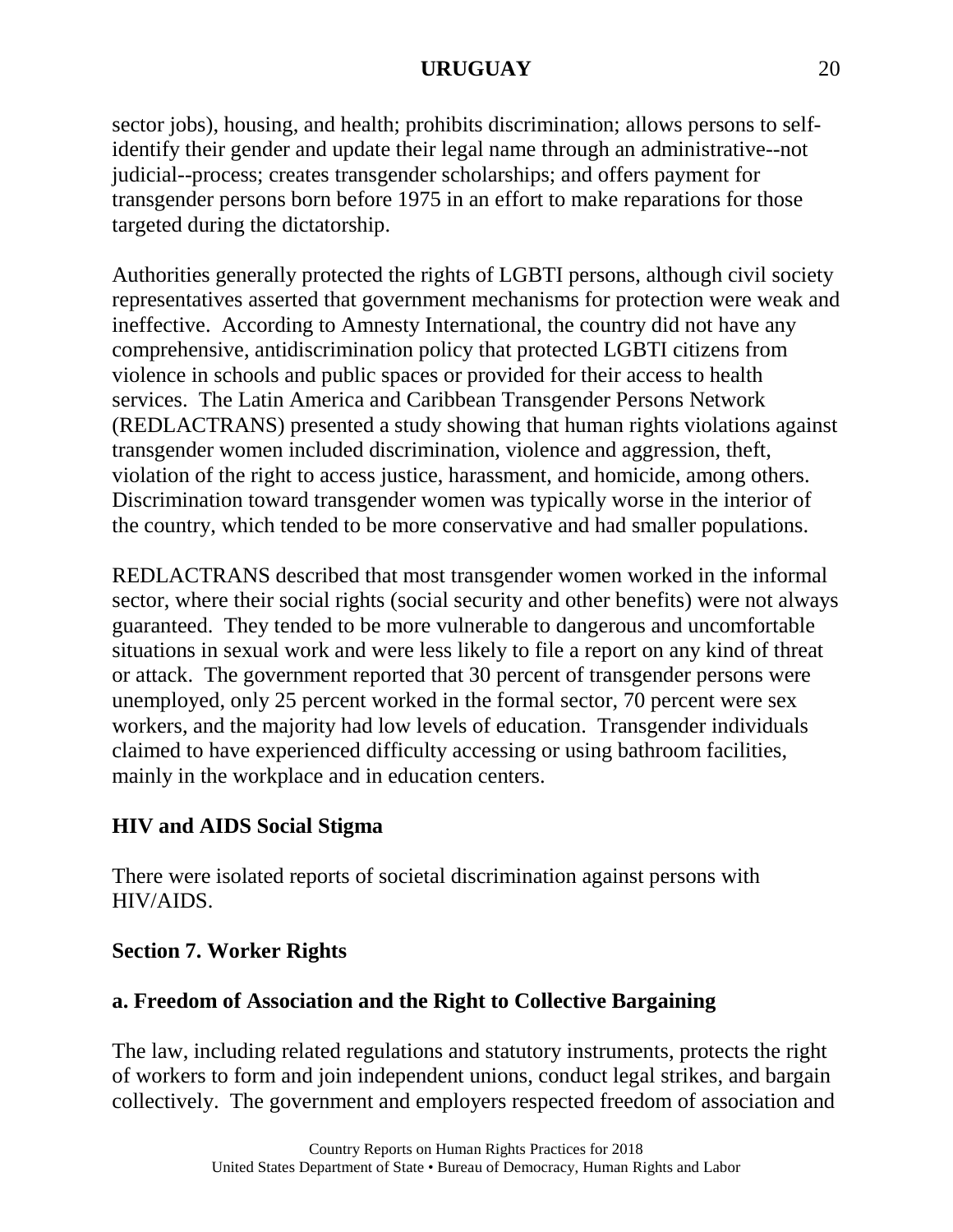the right to collective bargaining in practice. Civil servants, employees of state-run enterprises, private-enterprise workers, and legal foreign workers may join unions. The law regulates collective bargaining and grants the government a significant role in adjudicating labor disputes. The law also designates trade unions to negotiate on behalf of workers whose companies are not unionized. The law prohibits antiunion discrimination and requires employers to reinstate workers fired for union activities and pay them an indemnity. In addition, if an employer contracts employees from a third-party firm, the law holds the employer responsible for possible labor infringements committed by the third-party firm. Workers in the informal sector were excluded from these protections. The government respected and effectively enforced labor laws.

The Labor and Social Security Inspection Division of the Ministry of Labor and Social Security investigates discrimination and workplace abuse claims filed by union members. In 2017 the Ministry of Labor received 318 labor-related claims, including 247 claims of harassment in the workplace, 28 claims of sexual abuse in the workplace, and 28 claims of antiunion discrimination. Information on government remedies and penalties for violations was not available. There were generally effective, albeit lengthy, mechanisms for resolving workers' complaints against employers. The law establishes a conciliatory process before a trial begins and requires that the employer be informed of the reason for a claim and the alleged amount owed to the worker.

Worker organizations operated free of government and political intervention. The governing Frente Amplio coalition provided strong political support to labor unions in general. Labor union leaders were strong advocates for public policies and even foreign policy issues. They remained very active in the political and economic life of the country. In November the International Labor Organization issued a report to the government regarding a complaint by local business chambers of commerce requesting the government change collective bargaining laws.

## **b. Prohibition of Forced or Compulsory Labor**

The law prohibits and criminalizes all forms of forced or compulsory labor, and the government effectively enforced the law. The law establishes penalties of two to 12 years in prison for forced labor crimes. Penalties were sufficient to deter violations. The Ministry of Labor investigated two cases of forced labor in 2017 involving a total of 21 victims and one case during the year involving one victim. Information on the effectiveness of inspections and governmental remedies was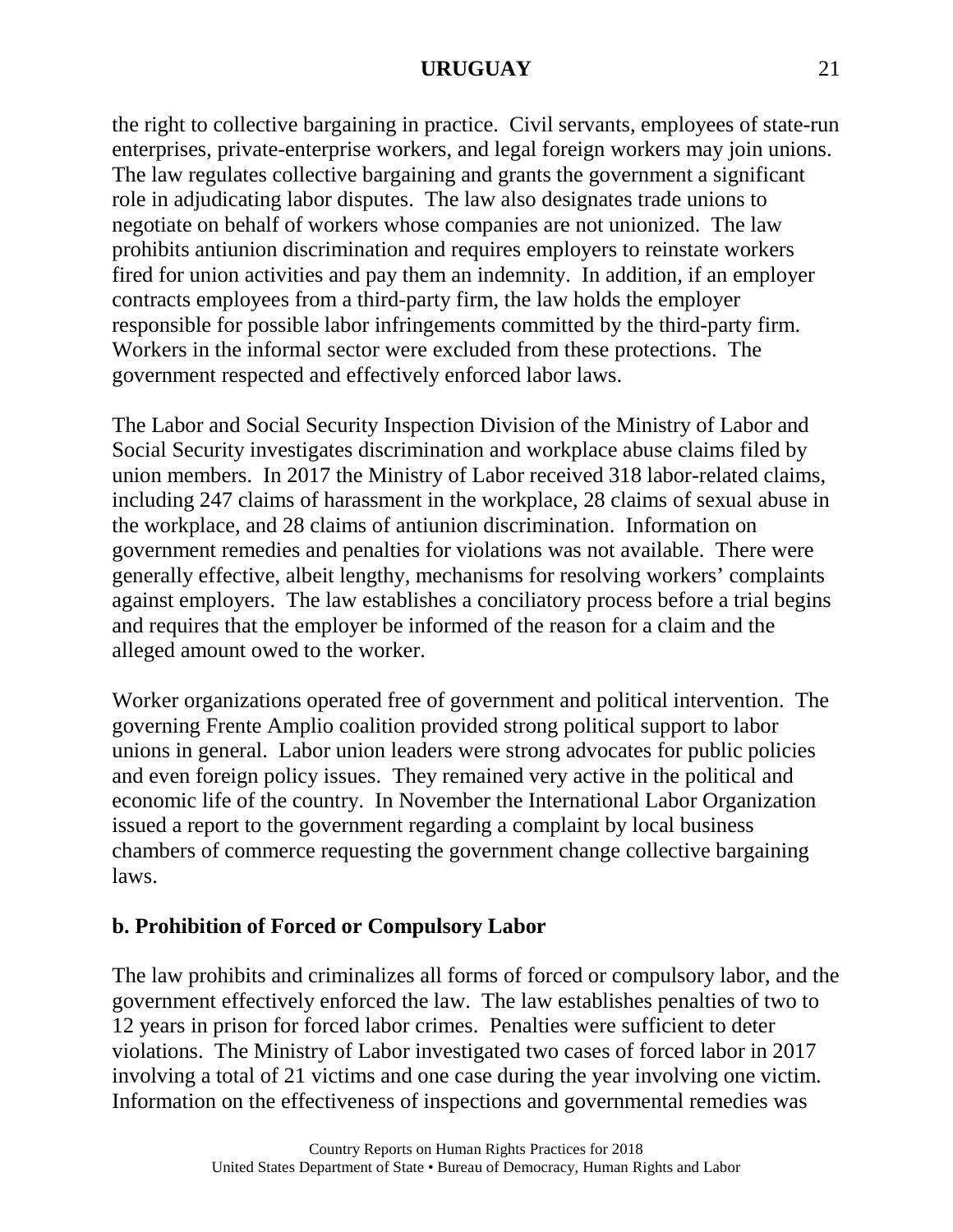not available. Foreign workers, particularly from Cuba, Venezuela, Bolivia, Paraguay, Peru, Brazil, the Dominican Republic, and Argentina, were vulnerable to forced labor in agriculture, construction, domestic service, cleaning services, elderly care, wholesale stores, textile industries, agriculture, fishing, and lumber processing. Migrant women were the most vulnerable as they were often exposed to sexual exploitation. Furthermore, North Korean laborers, a population particularly vulnerable to forced labor, were identified as having transited Uruguay to board fishing vessels that operated in international waters off the coast.

Also see the Department of State's *Trafficking in Persons Report* at [www.state.gov/j/tip/rls/tiprpt/.](http://www.state.gov/j/tip/rls/tiprpt/)

## **c. Prohibition of Child Labor and Minimum Age for Employment**

The law prohibits the worst forms of child labor and provides for a minimum age of employment, limitations on working hours, and occupational safety and health restrictions for children. The law sets the minimum age for employment at 15, but INAU may issue work permits for children ages 13 to 15 under circumstances specified by law. In 2017 INAU issued 2,619 of these work permits, of which 57 percent were for work in the country's interior. Minors ages 15 to 18 must undergo physical exams prior to beginning work and renew the exams yearly to confirm that the work does not exceed the physical capacity of the minor. Children ages 15 to 18 may not work more than six hours per day within a 36-hour workweek and may not work between 10 p.m. and 6 a.m. The minimum age for hazardous work is 18, and the government maintains a list of hazardous or fatiguing work that minors should not perform and for which it does not grant permits.

The Ministry of Labor is responsible for overall compliance with labor regulations, but INAU is responsible for enforcing child labor laws. Due to a lack of dedicated resources, enforcement was mixed and particularly poor in the informal economy, where most child labor occurred. Violations of child labor laws by companies and individuals are punishable by fines determined by an adjustable government index. Parents of minors involved in illegal child labor may receive a sentence of three months to four years in prison, according to the penal code. These penalties were sufficient to deter violations.

The main child labor activities reported in the interior of the country were work on small farms, maintenance work, animal feeding, fishing, cleaning milking yards, cattle roundup, beauty shops, at summer resorts, and as kitchen aids. In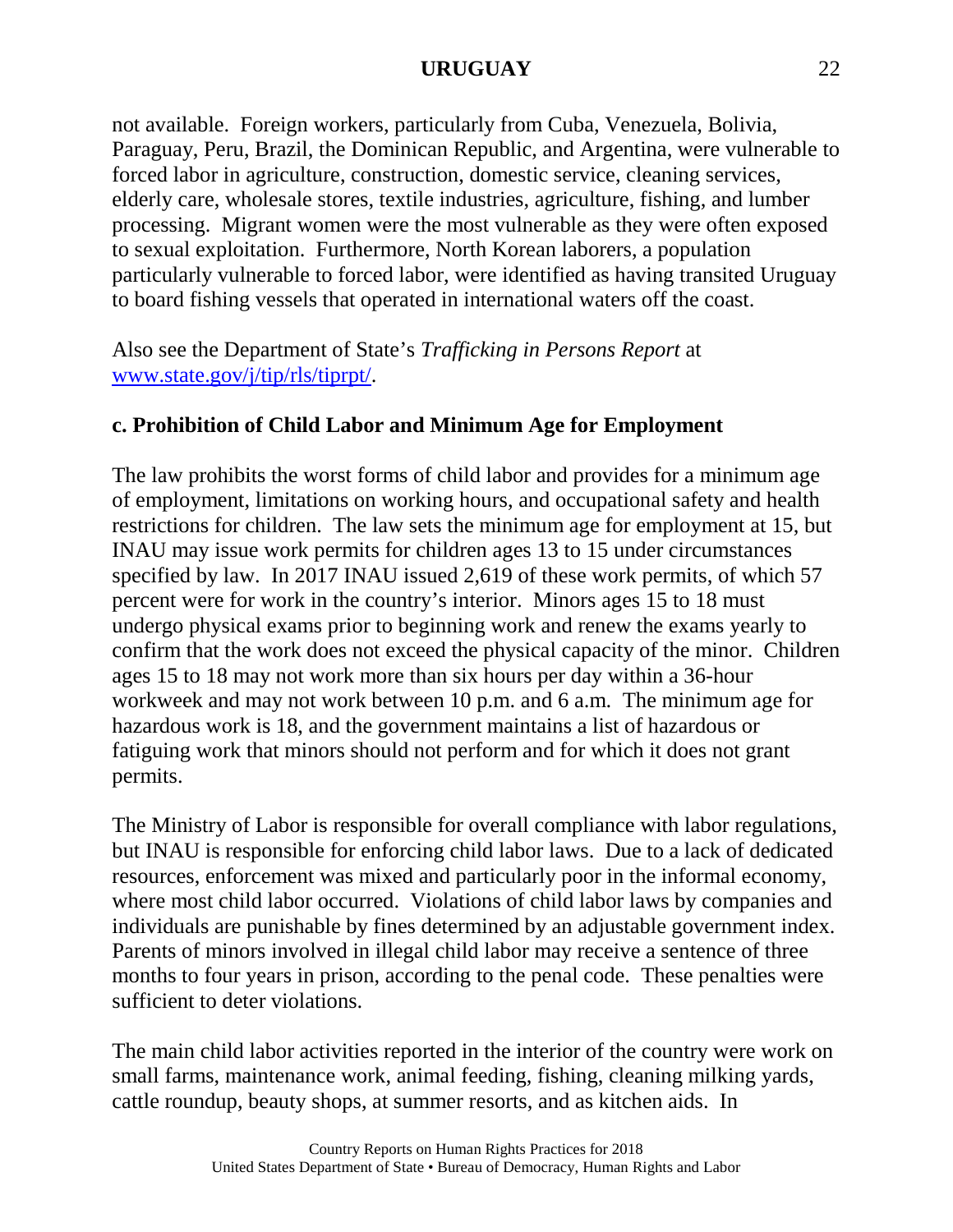Montevideo the main labor activities were in the food industry (supermarkets, fast food restaurants, and bakeries) and in services, gas stations, customer service, delivery services, cleaning, and kitchen aid activities. Informal-sector child labor continued to be reported in activities such as begging, domestic service, street vending, garbage collection and recycling, construction, and in agriculture and forestry sectors, which were generally less strictly regulated and where children often worked with their families.

INAU worked with the Ministry of Labor and the state-owned insurance company BSE to investigate child labor complaints and worked with the Prosecutor General's Office to prosecute cases. INAU reported 32 complaints of child labor incidents, a decrease from 55 in the previous year. The government had 22 trained child-labor inspectors (15 at the Ministry of Labor and seven at INAU). INAU completed 2,649 inspections in 2016, the last period for which information was available. INAU continued its efforts to prevent and regulate child labor and provided training on child labor matters.

# **d. Discrimination with Respect to Employment and Occupation**

Labor laws and regulations prohibit discrimination with respect to employment and occupation based on race, color, sex, religion, political opinion, national origin or citizenship, social origin, disability, sexual orientation or gender identity, age, language, HIV status, or other communicable diseases. The government in general effectively enforced applicable law and regulations, and penalties were sufficient to deter violations.

Discrimination in employment and occupation occurred mostly with respect to sex, race, and nationality. Foreign workers, regardless of their national origin or citizenship status, were not always welcome and continued to face challenges when seeking employment. The government took steps to prevent and eliminate discrimination (see sections 5 and 6).

# **e. Acceptable Conditions of Work**

The law provides for a national minimum wage, and the monthly minimum wage for all workers was 13,430 pesos (\$415). The official per capita poverty income level was approximately 14,550 pesos (\$450) per month in the capital and approximately 9,350 pesos (\$290) per month in the interior, according to the National Institute of Statistics. The government effectively enforced wage laws, and penalties were sufficient to deter violations. Formal-sector workers, including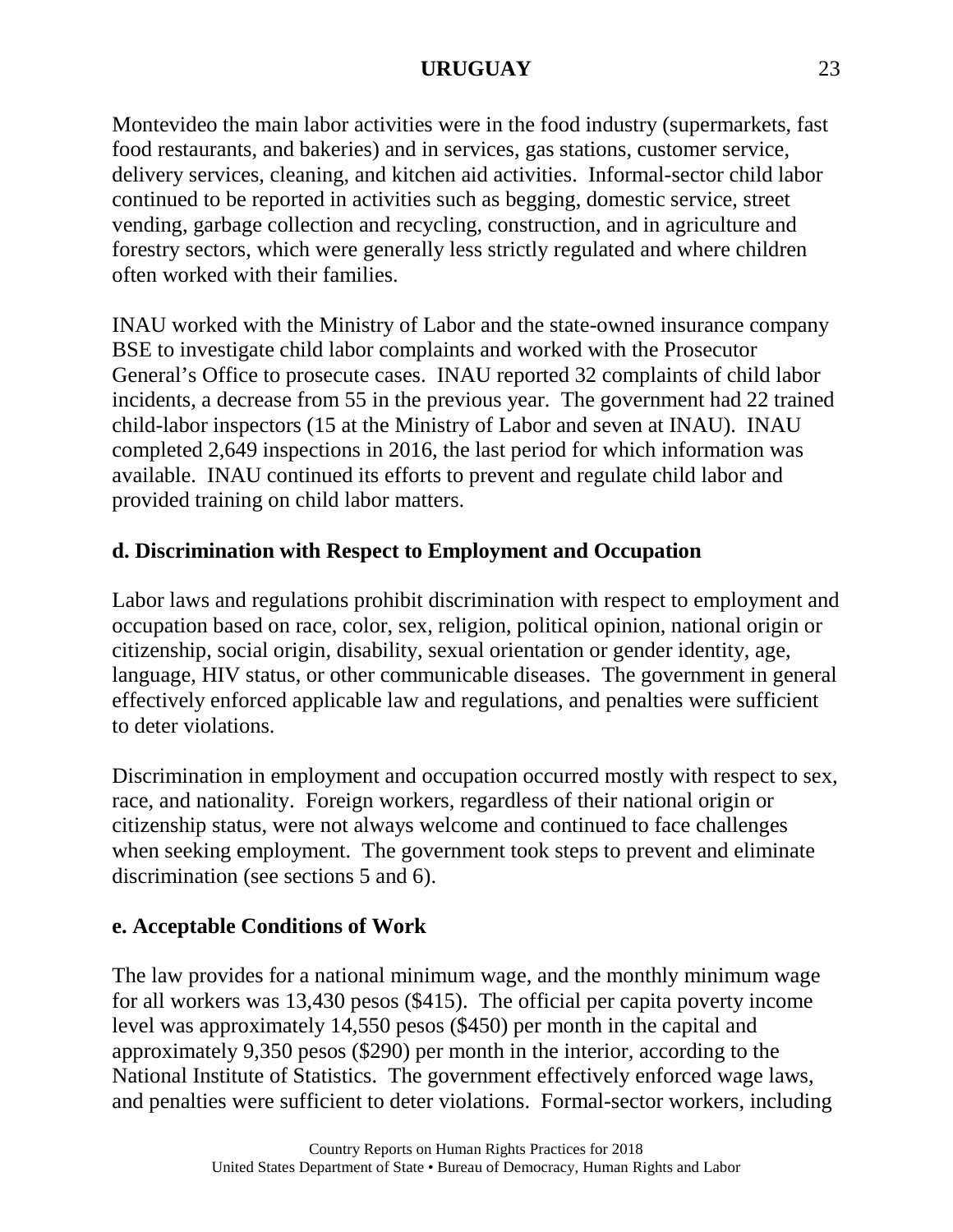domestic and migrant workers and workers in the agricultural sector, are covered by laws on minimum wage and hours of work. These laws do not cover workers in the informal sector, who accounted for 24 percent of the workforce. Workers in construction and agricultural sectors were more vulnerable to labor rights violations.

The law stipulates that persons cannot work more than eight hours a day and the standard workweek for those in the industrial and retail sectors may not exceed 44 or 48 hours, with daily breaks of 30 minutes to two and one-half hours. The law requires that workers receive premium pay for work in excess of regular work schedule hours. The law entitles all workers to 20 days of paid vacation after one year of employment and to paid annual holidays, and it prohibits compulsory overtime beyond a maximum 50-hour workweek. Employers in the industrial sector are required to give workers either Sunday off or one day off every six days of work (variable workweek). Workers in the retail sector are entitled to a 36-hour block of free time each week. Workers in the rural sector cannot work more than 48 hours in a period of six days.

The Ministry of Labor is responsible for enforcing the minimum monthly wage for both public- and private-sector employees and for enforcing legislation regulating health and safety conditions. The ministry had 120 labor inspectors throughout the country, which was sufficient to enforce compliance. The number of penalties imposed for labor violations was unavailable.

The government monitored wages and other benefits, such as social security and health insurance, through the Social Security Fund and the Internal Revenue Service. The Ministry of Public Health's Bureau of Environment and Occupational Work is responsible for developing policies to detect, analyze, prevent, and control risk factors that may affect workers' health. In general authorities effectively enforced these standards in the formal sector but less so in the informal sector.

The Labor Ministry's Social Security Fund monitored domestic work and may obtain judicial authorization to conduct home inspections to investigate potential labor law violations. Conditions for domestic workers improved, including labor rights, social security benefits, wage increases, and insurance benefits. Although 37 percent of domestic workers were employed in the informal sector, it was half the percentage of 10 years ago.